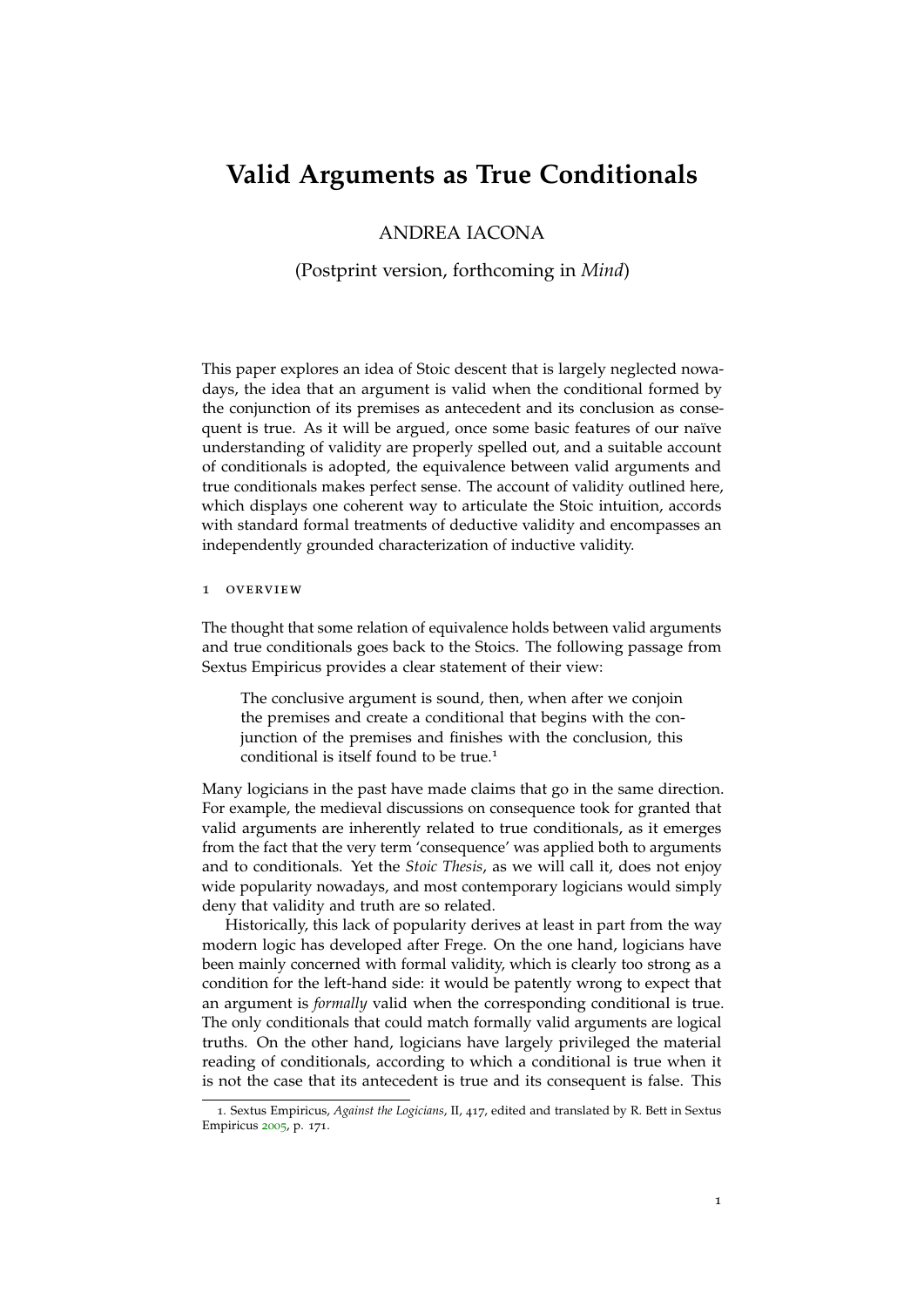reading, which is traditionally attributed to Philo, is clearly too weak to provide a viable right-hand side for the equivalence: it would be patently wrong to expect that an argument is valid when the corresponding *material* conditional is true.<sup>2</sup>

A further motivation that may be acknowledged stems from the study of context within the philosophy of language of the twentieth century. As a result of extensive discussions on the semantics of natural language, it has become standard to assume that, for any sentence *s*, there are at least two ways in which the context in which *s* is used can be relevant to the ascription of truth to *s*: on the one hand it contributes to the determination of the content of *s*, on the other it provides the circumstances in which *s* once its content is fixed — is evaluated. So it is natural to expect that the right-hand side of the equivalence is appropriately indexed. But since no parallel assumption is made in connection with validity, which is generally treated as *in*sensitive to such parameters, no similar expectation holds for the left-hand side. Thus it might seem that there is something wrong in the very idea that validity, an absolute property of arguments, can be reduced to a relative property of sentences.

Although these historical considerations can explain to some extent the present marginality of the Stoic Thesis, they do not provide reasons against the Thesis itself. In the first place, it is not obvious that the Stoic Thesis is to be framed in terms of formal validity, given that validity does not reduce to formal validity. In fact, and independently of what the Stoics had in mind, it is not even obvious that the left-hand side of the equivalence must be restricted to deductive validity. There is a naïve understanding of validity — the informal or pre-formal notion of validity that is intuitively prior to any well-defined notion of logical consequence — according to which an argument is valid when the inference from its premises to its conclusion is justified, or equivalently, when its premises provide reasons for accepting its conclusion. Obviously, the terms 'justified' and 'reason' can be made precise in different ways, and a crucial step towards a proper clarification of their meaning is the distinction between deductive and inductive validity. Still, it is entirely plausible to talk about validity in this broad sense, which informs our everyday practice of assessing arguments. The Stoic Thesis might be construed as a claim about validity so understood.<sup>3</sup>

In the second place, the material reading of conditionals is far from being uncontentious. Most contemporary theorists of conditionals tend to agree that a stronger reading is needed in order to adequately explain our use of 'if', although their views differ in many respects. At least three main options are on the table. One is the strict reading, according to which a conditional is true when it is impossible that its antecedent is true and its consequent is false. This reading, which goes back to Diodorus, was revived by C. I. Lewis at the beginning of the twentieth century and played a key role in the development of modal logic.<sup>4</sup> A second option is the suppositional reading

<sup>2</sup>. Sextus Empiricus ascribes the material reading to Philo in *Outlines of Scepticism*, II, 110, see Sextus Empiricus [2000](#page-18-1), pp. 95-96. Although Philo's definition was discussed among the Stoics, there is no evidence for thinking that he endorsed the view about validity described above.

<sup>3</sup>. As explained in Barnes, Bobzien, and Mignucci [2008](#page-16-0), p. 123, the Stoic notion of validity was not restricted to formal validity, and might easily have included inferences that are now classified as inductive rather than deductive.

<sup>4</sup>. Sextus Empiricus, in *Outlines of Scepticism*, II, 110-11, ascribes the strict reading, or at least a temporal version of it, to Diodorus, see Sextus Empiricus [2000](#page-18-1), p. 96, and Kneale and Kneale [1962](#page-17-0), pp. 132-133. C. I. Lewis [1914](#page-17-1) is a seminal paper on the topic. More recently, the strict reading has been developed in different ways in Lycan [2001](#page-17-2), Gillies [2009](#page-17-3), Kratzer [2012](#page-17-4), among other works.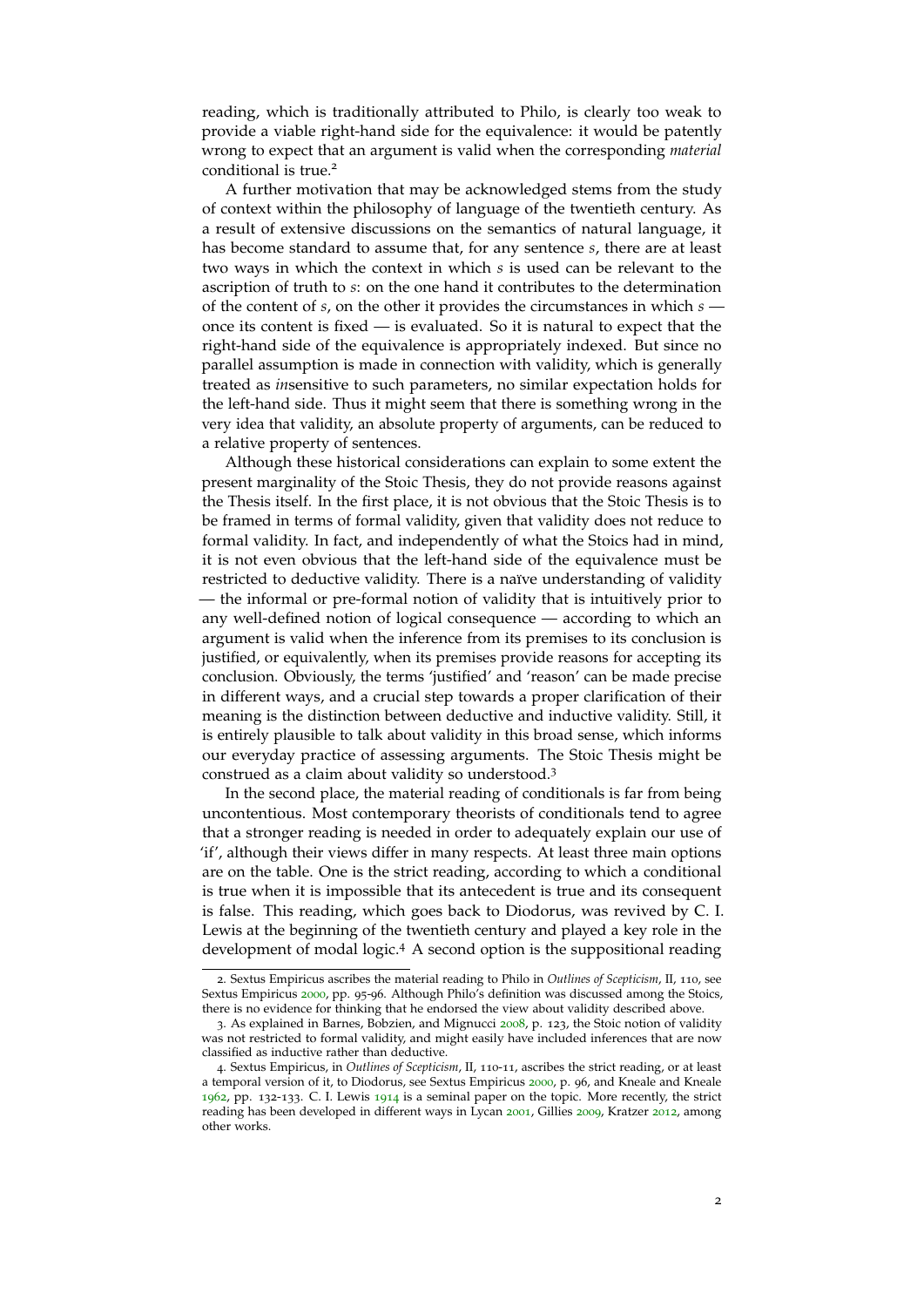adopted by Adams, Stalnaker, and Lewis, according to which a conditional holds when its consequent is very likely, or cannot easily be false, on the supposition that its antecendent holds.<sup>5</sup> Finally, in the last few years some attempts have been made to provide an analysis of conditionals based on the hypothesis that a conditional holds when its antecedent supports its consequent. This is precisely the kind of reading that will be suggested here. An account of conditionals in term of support can suit the Stoic Thesis, or so it is reasonable to expect.<sup>6</sup>

Lastly, the presumption that validity is an absolute property of arguments has some plausibility only insofar as one restricts consideration to formal validity, while it is no longer tenable when one looks at validity broadly understood. As it will be argued — and this is a key point of the paper validity is relative exactly in the same sense in which truth is relative, so there is nothing conceptually wrong in the Stoic Thesis. In the formulation of the Thesis that will be proposed, both sides of the equivalence are indexed. This is to say that an argument is valid relative to a certain set of parameters just in case the corresponding conditional is true relative to that set of parameters.

The structure of the paper is as follows. Section [2](#page-2-0) suggests that our naïve understanding of validity allows for two distinct sorts of relativity: one concerns the interpretation of arguments, the other concerns the circumstances in which they are evaluated. Section  $\frac{1}{3}$  $\frac{1}{3}$  $\frac{1}{3}$  claims that, as far as these two sorts of relativity are concerned, validity is essentially similar to truth. Section [4](#page-6-0) spells out the equivalence between valid arguments and true conditionals. Section [5](#page-8-0) outlines an independently grounded account of conditionals that fits its right-hand side. Sections  $6$  and  $7$  articulate the distinction between deductive validity and inductive validity. Finally, section [8](#page-15-0) adds some concluding remarks.

## <span id="page-2-0"></span>2 two sorts of relativity

Ordinary judgements about validity seem to involve two distinct dimensions of contextual variation, that is, there seem to be two distinct ways in which an argument can be assessed as valid in some contexts but as invalid in other contexts. The following examples may be used to illustrate the distinction:

- $A \frac{(1)$  Kevin is going to the bank (2) Kevin is going to a financial institution
- $B \frac{(3)$  This glass contains water  $(4)$  This glass contains  $H_2O$
- $C \frac{(5) \text{ Angela was raised Catholic}}{(6) \text{ She does not fact during Be}}$ (6) She does not fast during Ramadan

A first observation about A-C is that the question whether they are valid depends on how their premises and conclusion are understood. Consider A. As long as 'bank' denotes an institution that receives deposits and makes loans, it seems correct to infer (2) from (1). But if 'bank' is read as 'edge of

<sup>5.</sup> Adams [1965](#page-16-1) outlines a probabilistic version of the suppositional reading. Stalnaker [1991](#page-18-2) phrases it in modal terms, and D. Lewis [1973](#page-17-5) develops a similar account for counterfactuals.

<sup>6</sup>. Accounts of conditionals along these lines are developed in Rott [1986](#page-17-6), Douven [2008](#page-17-7), Spohn [2013](#page-17-8), Krzyżanowska, Wenmackers, and Douven 2013, Rooij and Schulz [2019](#page-17-9), Crupi and Iacona [2020](#page-17-10). A recent work that deserves special mention is Douven, Elqayam, and Krzyzanowska [2021](#page-17-11), where an empirical case is made for "inferentialism" understood as the view that the truth of a conditional requires the existence of a compelling argument from the conditional's antecedent to its consequent.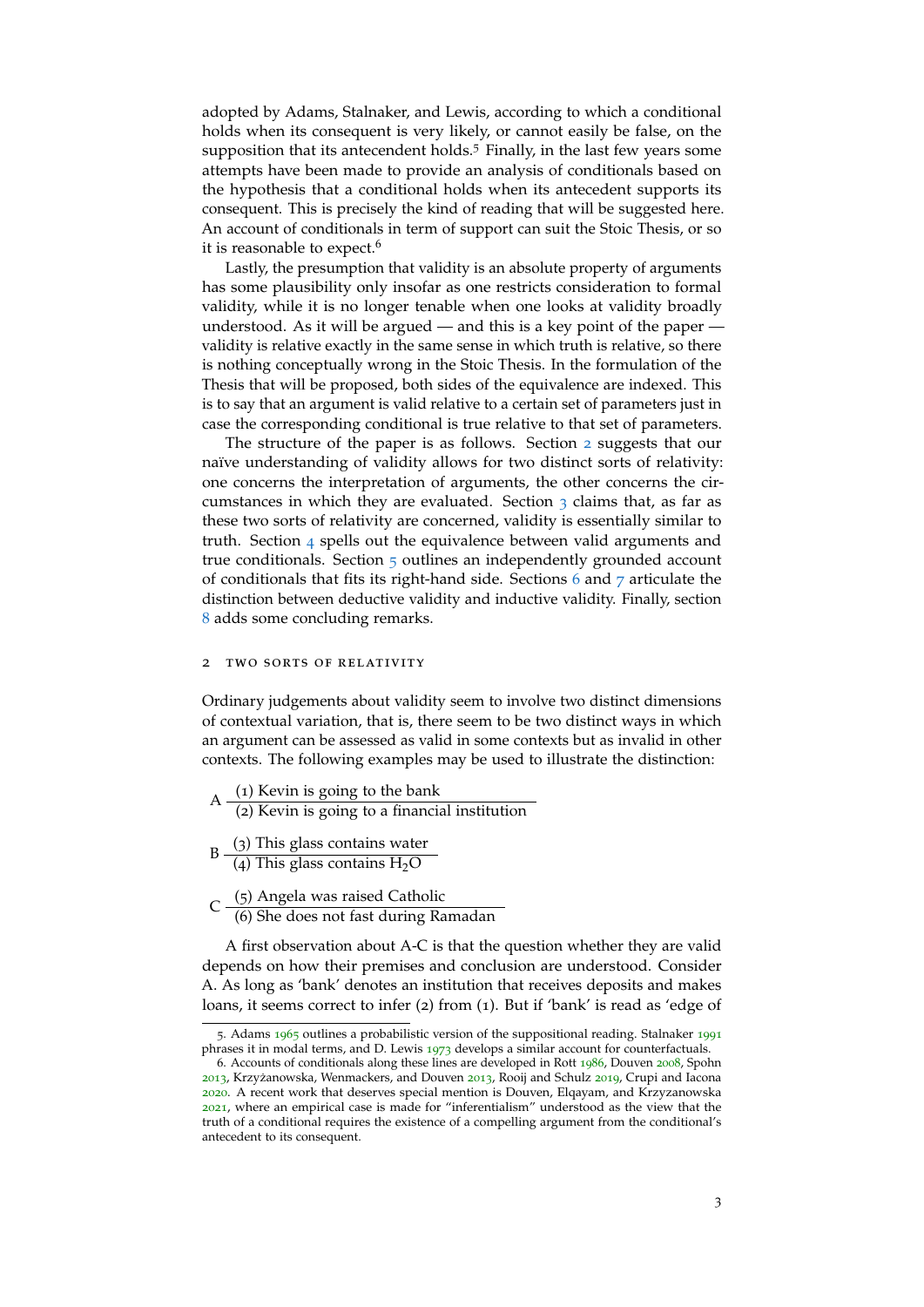a river', the inference is not justified. In the case of B, insofar as the two occurrences of 'this' refer to the same glass, it seems correct to infer (4) from (3). But if 'this' is used twice to indicate different glasses, the inference is not justified. Similar consideration hold for C, where the inference seems correct only if the word 'she' in (6) refers to Angela.

A second observation about A-C is that the question whether they are valid depends on whether some relevant facts warrant the inference from their premises to their conclusion. Consider A, and let it be granted that 'bank' denotes an institution that receives deposits and makes loans. The inference from (1) to (2) is warranted by the fact that every such institution is a financial institution. If this fact did not obtain, that is, if it were not true that every such institution is a financial institution, the inference would not be justified. Consider B, and let it be granted that the two occurrences of 'this' refer to the same glass. The inference from (3) to (4) is warranted by the fact that the chemical composition of water is  $H_2O$ . If water had a different chemical composition, the inference would not be justified. Similar considerations hold for C. Assuming that 'she' refers to Angela, if it were not the case that people who are raised Catholic mostly do not observe Ramadan, the inference from (5) to (6) would not be justified.<sup>7</sup>

Obviously, in each of these three cases, the facts that warrant the inference from the premise to the conclusion could be expressed by means of additional premises. For example, the following argument is obtained from A by adding a conditional premise:

- (7) If Kevin is going to the bank, he is going to a financial institution
- D (1) Kevin is going to the bank
	- (2) Kevin is going to a financial institution

But the point here is about A-C as they are, that is, *without* additional premises. A and D are distinct arguments, and even though (7) may be treated as an implicit premise in most contexts, this does not prevent A from being intuitively valid.

Note that, as far as the second observation is concerned, it is not essential that the imagined situation in which the relevant facts do not obtain corresponds to a real possibility from the metaphysical point of view. For example, in the case of B it might be claimed that being  $H_2O$  is part of the very nature of water, so it is not possible that water has a different chemical composition. But the distinction between metaphysical necessity and other kinds of necessity, such as nomological necessity, does not really matter here. The same point can be made by using an example of argument which relies on nomologically necessary facts, such as the fact that nothing moves faster than light.

Note also that the second observation is neutral as to the distinction between deductive validity and inductive validity. B can plausibly be described as deductively valid, given the fact that water is  $H_2O$ . This fact warrants the step from  $(1)$  to  $(2)$  by ruling out the possibility that  $(1)$  is true and  $(2)$  is false. Instead, C can plausibly be described as inductively valid, given certain statistical data about Catholics, for those data provide at most a defeasible warrant for the step from  $(5)$  to  $(6)$ . The notion of warrant adopted here is intended to cover both deductive and inductive justification.<sup>8</sup>

<sup>7</sup>. The term 'warrant', which goes back to Toulmin [1958](#page-18-4), is often used in the informal logic literature to indicate the assumptions which justify an inference. In Douven, Elqayam, and Krzyzanowska [2021](#page-17-11), where conditionals are explicitly defined in terms of arguments, the cogency of arguments is assumed to be relative to sets of background premises.

<sup>8</sup>. Toulmin [1958](#page-18-4) deliberately and systematically uses the term 'warrant' in this broad sense.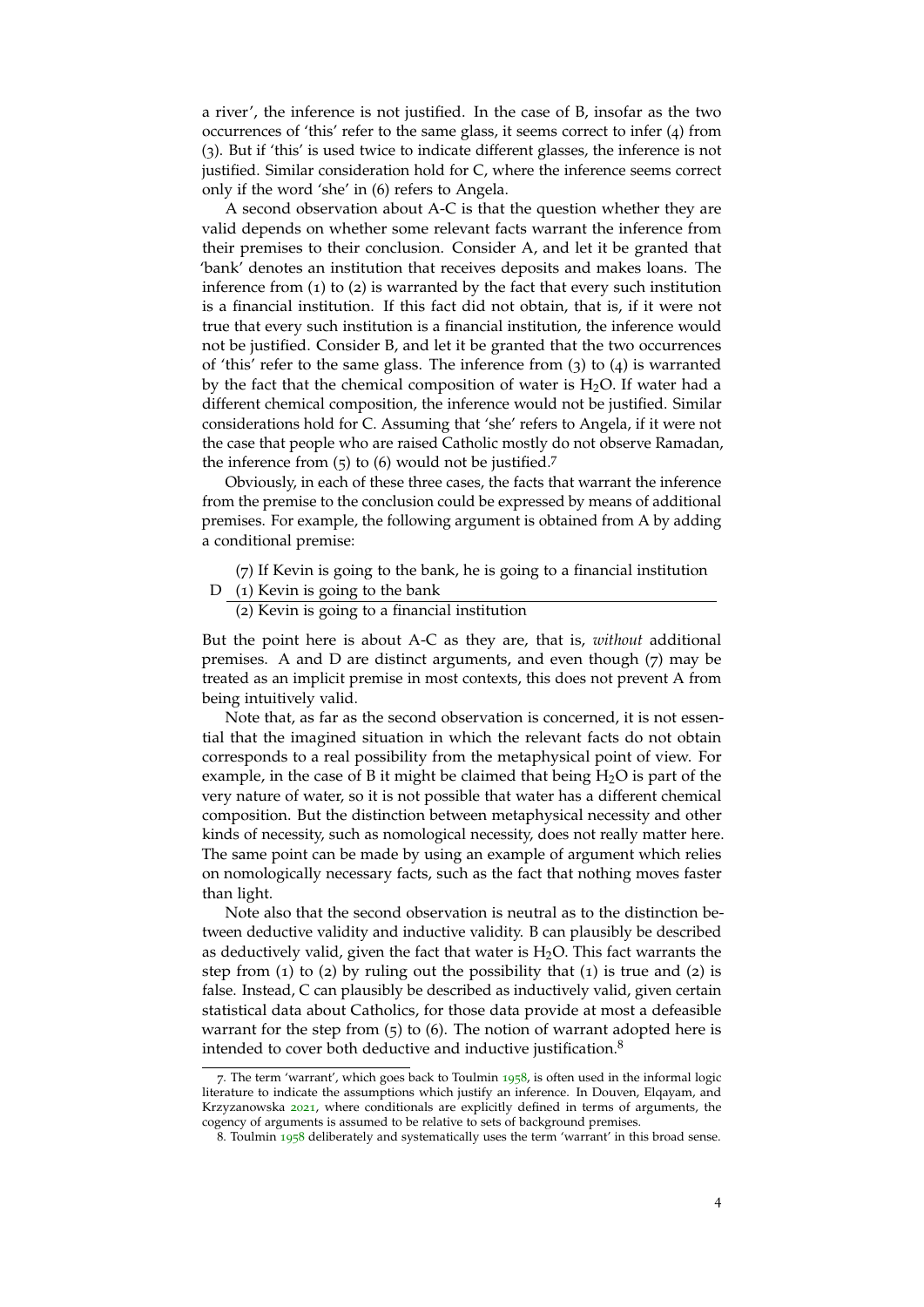The two observations just made suggest that ordinary judgments about validity involve two sorts of relativity. On the one hand, there is a sense in which arguments are assessed as valid or invalid relative to *interpretations*, that is, ways of understanding their premises and conclusion. On the other hand, there is a sense in which arguments are assessed as valid or invalid relative to *circumstances of evaluation*, that is, sets of facts that are taken for granted as background assumptions. These two sorts of relativity are independent of each other. Keeping fixed the circumstances of evaluation, an argument can be valid relative to one interpretation but invalid relative to another. For example, given all the relevant facts about financial institutions, A can be valid or invalid depending on how 'bank' is understood. Inversely, keeping fixed the interpretation, an argument can be valid relative to some circumstances of evaluation but invalid relative to others. For example, given an interpretation that assigns the same glass to 'this', B can be valid or invalid depending on whether water is  $H_2O$ .

Two further points are to be taken into account. The first is that the two sorts of relativity considered can be recognized independently of any grasp of logical form. As a matter of fact none of the arguments A-C is formally valid, and this is not accidental. Consider for example D as opposed to A. Insofar as 'bank' is read univocally in (7) and (1), D is adequately formalized as an instance of *Modus Ponens*, so it is formally valid. But in that case a specific interpretation is fixed. Moreover, D so interpreted is valid in virtue of its form, independently of any truth concerning banks. This contrast between informally valid and formally valid arguments, which is one of the data that an account of validity should explain, shows why it makes sense to treat validity as an absolute property of arguments when one restricts consideration to formal validity.<sup>9</sup>

The second point is that neither of the two sorts of relativity considered implies that the concept of validity is itself relative. For example, although A can be valid or invalid depending on how 'bank' is understood, and B can be valid or invalid depending on whether water is  $H<sub>2</sub>O$ , this does not imply that 'valid' can be interpreted in different ways. Of course, it might be claimed that a third sort of relativity — logical relativity — must be acknowledged, in that 'valid' admits different readings. According to Beall and Restall, for example, the pretheoretical notion of validity can be made precise in more than one way, and this provides a *prima facie* case for logical pluralism.<sup>10</sup> But whether validity is relative in this third sense is not a question that needs be settled here, so it can be left out of the picture.

#### <span id="page-4-0"></span>3 validity and truth

The distinction sketched above between interpretations and circumstances of evaluation evokes another distinction that is usually drawn in connection with truth. As noted in section  $1$ , there are essentially two ways in which the context in which a sentence *s* is used can be relevant to the ascription of truth to *s*: one concerns the determination of the content of *s*, the other concerns the circumstances in which  $s$  — once its content is fixed — is evaluated. This duality emerges clearly in the standard treatment of indexicality, which goes back to Kaplan. Consider the following sentence:

<sup>9</sup>. Although the informal logic literature includes plenty of works on enthymemes and the standardization of arguments, the contrast between informally valid and formally valid arguments is hardly phrased in terms of the two sorts of relativity considered here.

<sup>10</sup>. Beall and Restall [2006](#page-16-2), p. 30.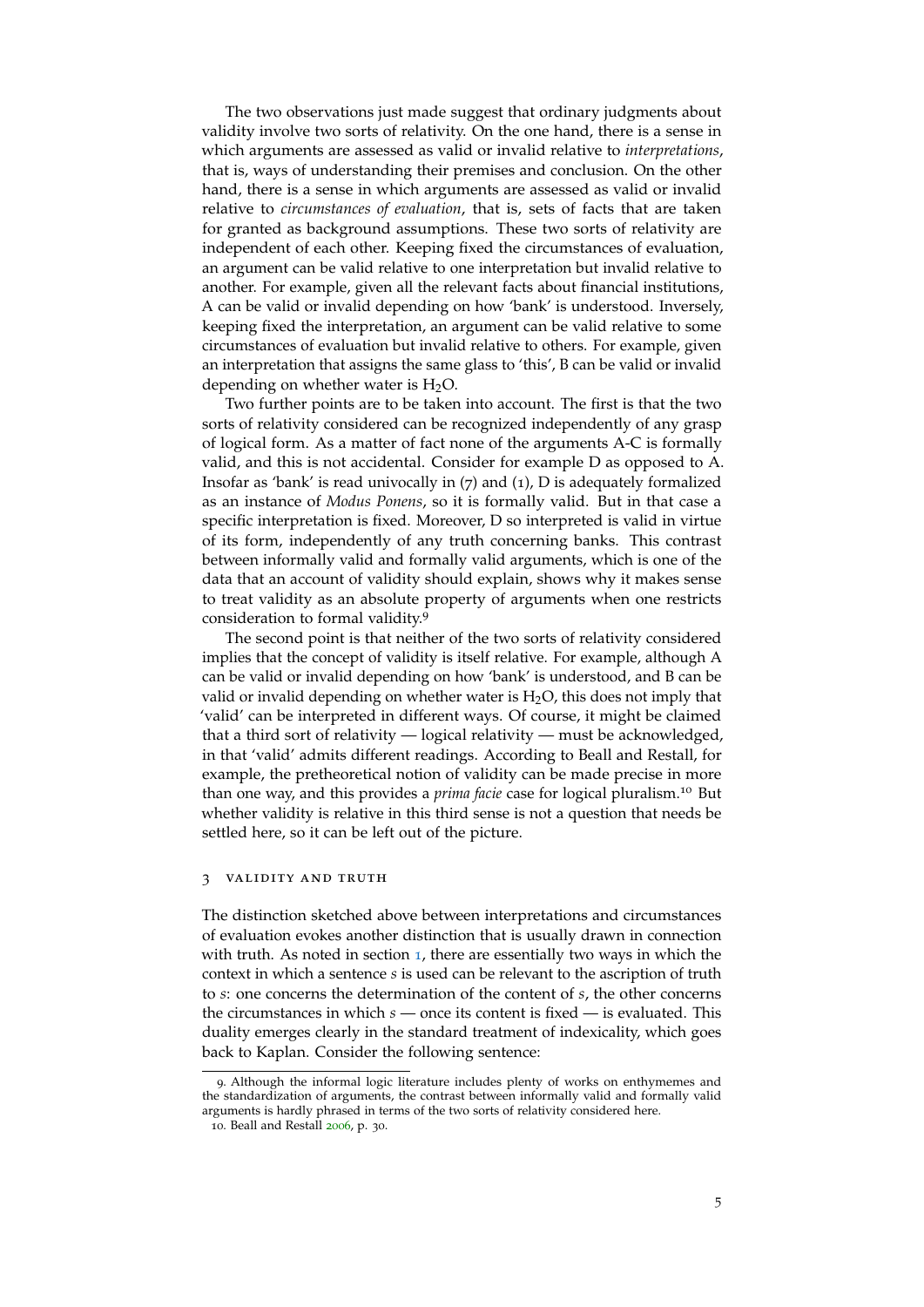## (8) I like ice cream

If (8) is uttered by Kevin, it expresses the proposition that Kevin likes ice cream, while if it is uttered by Angela, it expresses the proposition that Angela likes ice cream. In both cases the context determines the proposition expressed by (8), in that it fixes the denotation of 'I'. But it also provides the circumstances in which that proposition is evaluated. Kaplan identifies circumstances of evaluation with pairs of times and worlds, and takes propositions to have truth values relative to such pairs. For example, it may happen that the proposition that Kevin likes ice cream is true at the time of the utterance in the world of the utterance, while it is false at the time of the utterance in a world where Kevin does not like ice cream. Thus, a proper analysis of the truth of (8) in a given context involves two distinct sets of parameters: one fixes the content of (8), the other determines a truth value for that content.<sup>11</sup>

This double relativization, often called *double-indexing*, proves very useful in the formal treatment of natural language. The theoretical importance of double-indexing, among other things, lies in the fact that the semantics of some complex constructions can be explained by assuming that one of the two sets of parameters varies independently of the other. Consider for example the following sentence as uttered by Kevin:

(9) It might be the case that I do not like ice cream

To say that (9) is true in the context considered above is to say that there is a world in which the proposition expressed by (8) is false, that is, a world in which Kevin does not like ice cream. So the contribution of 'it might be the case that' to the truth conditions of (9) can properly be described by postulating a world shift at the level of circumstances of evaluation.<sup>12</sup>

The suggestion that emerges from section [2](#page-2-0) is that validity is essentially similar to truth as far as double-indexing is concerned, for the context in which an argument is used exhibits the same kind of duality: on the one hand it determines the content of the argument, on the other it provides the circumstances in which the argument — once its content is fixed — is evaluated. As in the case of truth, double-indexing can play some important explanatory role. For example, there is an interesting analogy between (9) and the following statement about B:

(10) It might be the case that the inference from (3) to (4) is not justified.

This statement is clearly intelligible: if water were not  $H_2O$  — independently of whether its not being  $H_2O$  is merely conceivable or really possible — it would not be correct to infer (4) from (3). So it is reasonable to expect that the truth conditions of (10) can be phrased in terms of existence of non-actual circumstances in which B is invalid.

Note that, as in the case of truth, the possible invalidity of an argument is consistent with its actual validity, as the following sentence shows:

(11) The inference from (3) to (4) is justified. But if water were not  $H_2O$ , it would not be justified.

More generally, validity seems to be contingent in the same sense in which truth is contingent: an argument can be valid in some circumstances but invalid in other circumstances.

<sup>11</sup>. This is the view developed in Kaplan [1989](#page-17-12).

<sup>12</sup>. D. Lewis [1980](#page-17-13) is a classical discussion of double-indexing.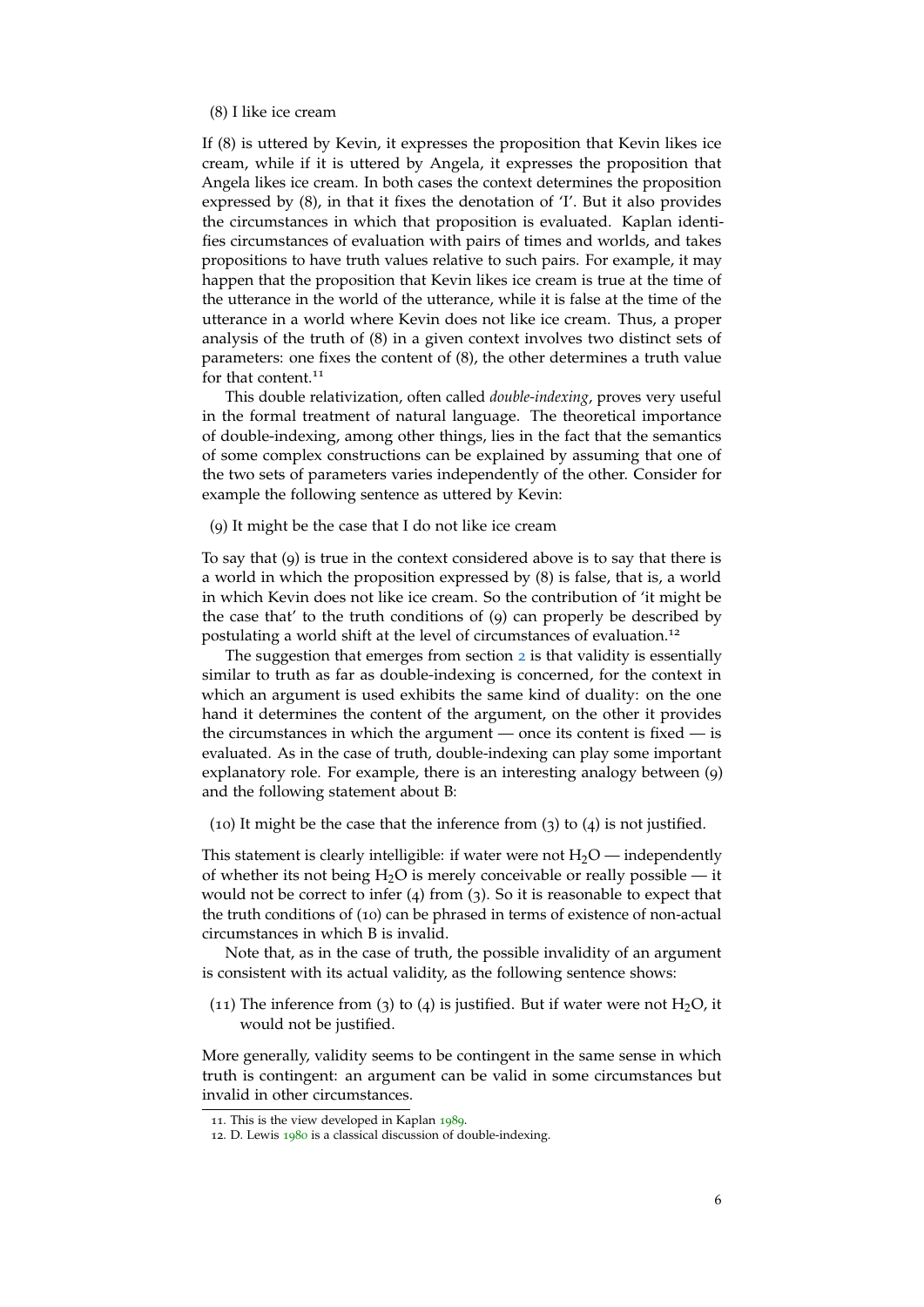This should not come as a surprise, as our common use of arguments seems to involve some awareness of contingency so understood. In a dispute between two persons X and Y, it may happen that X makes a certain inference, and that Y, who does not find that inference compelling, is nonetheless willing to grant that the very same inference *would* be compelling if certain conditions obtained. In such a case, Y's point is that X's argument is not actually valid, although it is valid relative to some circumstances that X erroneusly takes to be actual.

#### <span id="page-6-0"></span>THE STOIC THESIS

In order to provide a formulation of the Stoic Thesis that takes into account what has been just said about validity, some further clarifications are needed about interpretations and circumstances of evaluation. Let us start with interpretations. It is widely recognized that one and the same sentence can be interpreted in different ways, due to ambiguity and context sensitivity. For example, an interpretation of (1) provides a disambiguation for 'bank', an interpretation of (3) provides a denotation for 'this', and so on. More generally, we can assume that an interpretation of a sentence *s* assigns definite extensions to the ambiguous or context-sensitive expressions that occur in *s*.

Of course, ambiguity and context sensitivity are significantly different phenomena. Disambiguation is usually regarded as a pre-semantic process. In standard formal treatments of natural language, the properties called semantic are assigned to nonambiguous lexical items at some level of syntactic representation deeper than surface structure. Context sensitivity, by contrast, is often described as pragmatic or post-semantic, assuming that at least some effects of context on truth conditions are not traceable to assignments of semantic values to elements of syntactic structure. But such differences may be left aside, because all that is needed here is that an interpretation of *s* determines definite truth conditions for *s* by resolving the ambiguity or context-sensitivity that may affect *s*.

Since arguments are constituted by sentences, in that they can be represented as ordered pairs formed by sets of premises and single conclusions, interpretations of arguments are definable in terms of interpretations of sentences. More precisely, we will restrict consideration to arguments with finite sets of premises, so as to rule out the possibility of conditionals with infinite conjunctions as antecedents. Let *s*1, . . . ,*sn*−1;*s<sup>n</sup>* be an argument formed by a set of premises  $s_1, \ldots, s_{n-1}$  and a conclusion  $s_n$ . Then,

<span id="page-6-1"></span>DEFINITION 1 An interpretation *i* of  $s_1, \ldots, s_{n-1}$ ;  $s_n$  is an assignment of interpretations to each of the sentences  $s_1, \ldots, s_n$ .

A crucial feature of interpretations so defined is that they are not required to be univocal: it can happen that the same expression occurs in two distinct sentences in  $s_1$ , . . . ,  $s_{n-1}$ ;  $s_n$ , and that in *i* the interpretations of these sentences differ as to that expression. Thus, for example, there are interpretations of B in which the two occurrences of 'this' denotes the same glass and interpretations of B in which they denote different glasses.

On the assumption that validity is relative to interpretations, definition [1](#page-6-1) accounts for the first observation made in section [1](#page-0-0), namely, that the question whether A-C are valid depends on how their premises and conclusion are understood. Each of those arguments admits different interpretations in the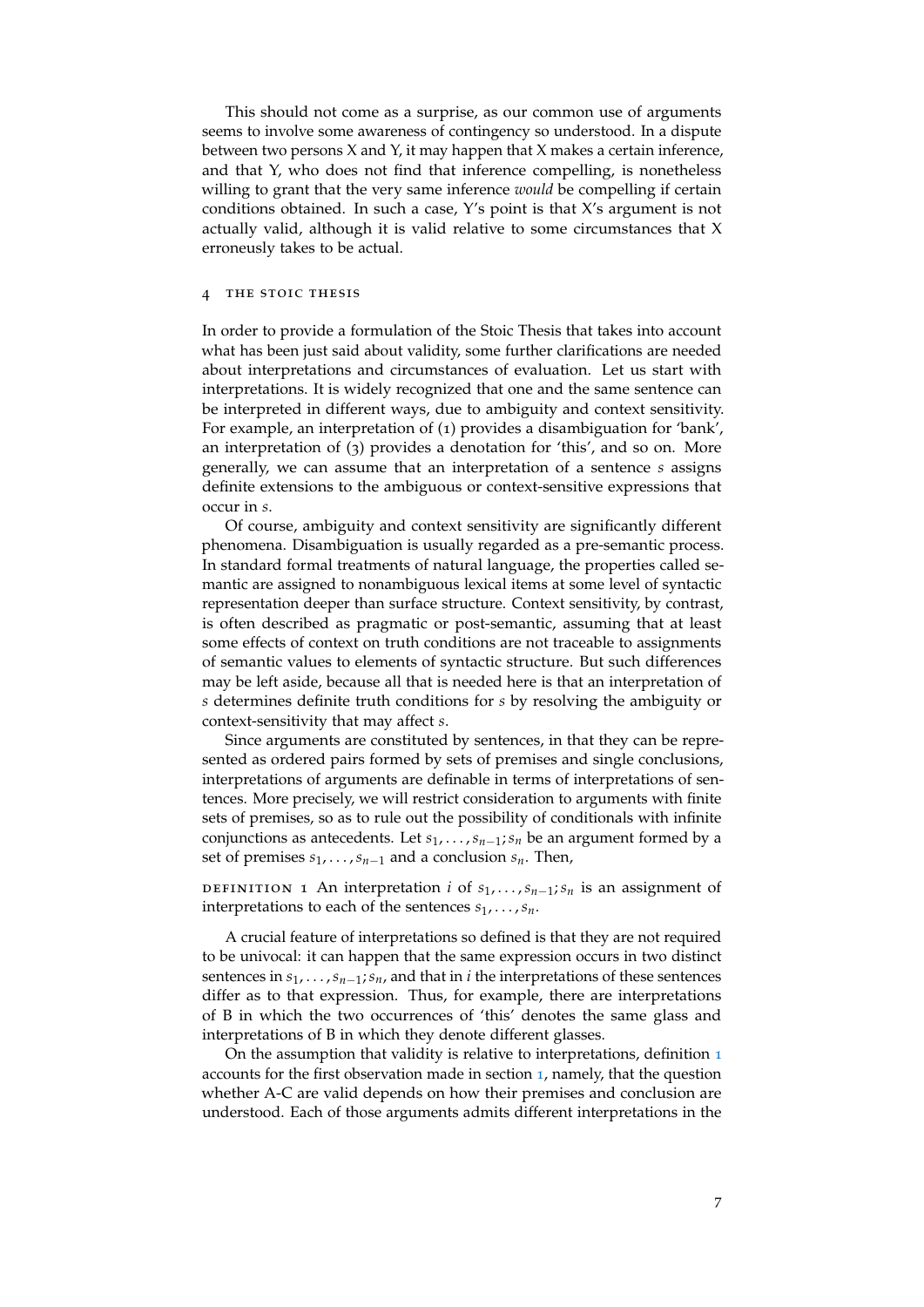sense defined, so it can be described as valid in one interpretation but invalid in another interpretation.

Now consider circumstances of evaluation. In this case what we want to model is a set of facts that can warrant the inference from a set of premises to a conclusion. As it emerges from the examples discussed, these facts include not only information about what is actually the case, but also information about what is necessarily the case or what is likely to be the case. For example, the inference in B requires that water is necessarily  $H_2O$ , while the inference in D requires that one with a Catholic upbringing is likely not to observe Ramadan.

This mixed package of information can be represented in different ways. A basic theoretical choice to be made is between possible worlds and probabilities. Here the first option will be privileged: circumstances of evaluation will be identified with ordered sets of worlds, where the position of each world in the order indicates its estimated degree of proximity to the actual world. From now on, the index *c* — which abbreviates 'circumstances' — will refer to an ordered set of worlds. It is arguable, though, that the main points made in what follows could equally be phrased by representing circumstances of evaluation in terms of probabilities.

Let *s*<sub>1</sub>, . . . , *s*<sub>*n*−1</sub>  $\Rightarrow$  *i*,*c s*<sub>*n*</sub> mean that the argument *s*<sub>1</sub>, . . . , *s*<sub>*n*−1</sub>; *s*<sub>*n*</sub> is valid in the interpretation *i* and circumstances *c*. The Stoic thesis can then be phrased as follows:

DIST  $s_1, \ldots, s_{n-1} \Rightarrow_{i,c} s_n$  iff a conditional with the conjunction of  $s_1, \ldots, s_{n-1}$ as antecedent and *s<sup>n</sup>* as consequent is true in *i* and *c*.

The label DIST stands for *Double-Indexed Stoic Thesis*. Here 'conditional' is to be read as 'indicative conditional'. For our purposes it would make little sense to include counterfactuals, given that the conjunction of the premises of an argument, typically, is not assumed to be false. The same goes for specific categories of conditionals, such as concessive conditionals, which clearly rule out a relation of support between antecedent and consequent.

Now consider the role of *i* in DIST. *i* determines definite truth conditions for  $s_1, \ldots, s_n$ , the sentences that constitute both the argument and the conditional. So, fixing the content of the former amounts to fixing the content of the latter. Once contents are fixed, thus obtaining an interpreted argument and an interpreted conditional, what we get is an equivalence relative to *c* between the validity of the former and the truth of the latter.

This equivalence, which is the kernel of DIST, can be phrased in a straightforward way by relying on the plausible assumption that an adequate formalization of a set of sentences is a representation of their truth conditions. Since truth conditions vary as a function of interpretations, to say that a set of formulas represents the truth conditions of a set of sentences is to say that each formula in the set is assigned to the corresponding sentence in virtue of some interpretation of the sentence itself. In other words, on the assumption considered, formulas represent interpreted sentences. So the equivalence above can be phrased in more formal terms without making reference to interpretations.<sup>13</sup>

For any interpretation *i*, let *α* be a conjunction of formulas that represent  $s_1, \ldots, s_{n-1}$  as understood in *i*. Let  $\beta$  be a formula that represents  $s_n$  as understood in  $i$ . Let  $\triangleright$  by the symbol for the conditional. Then, from DIST we get what follows, where  $\Rightarrow$ <sub>c</sub> indicates validity relative to *c*:

<sup>13</sup>. Iacona [2018](#page-17-14) articulates and defends the idea that an adequate formalization of a set of sentences is a representation of their truth conditions.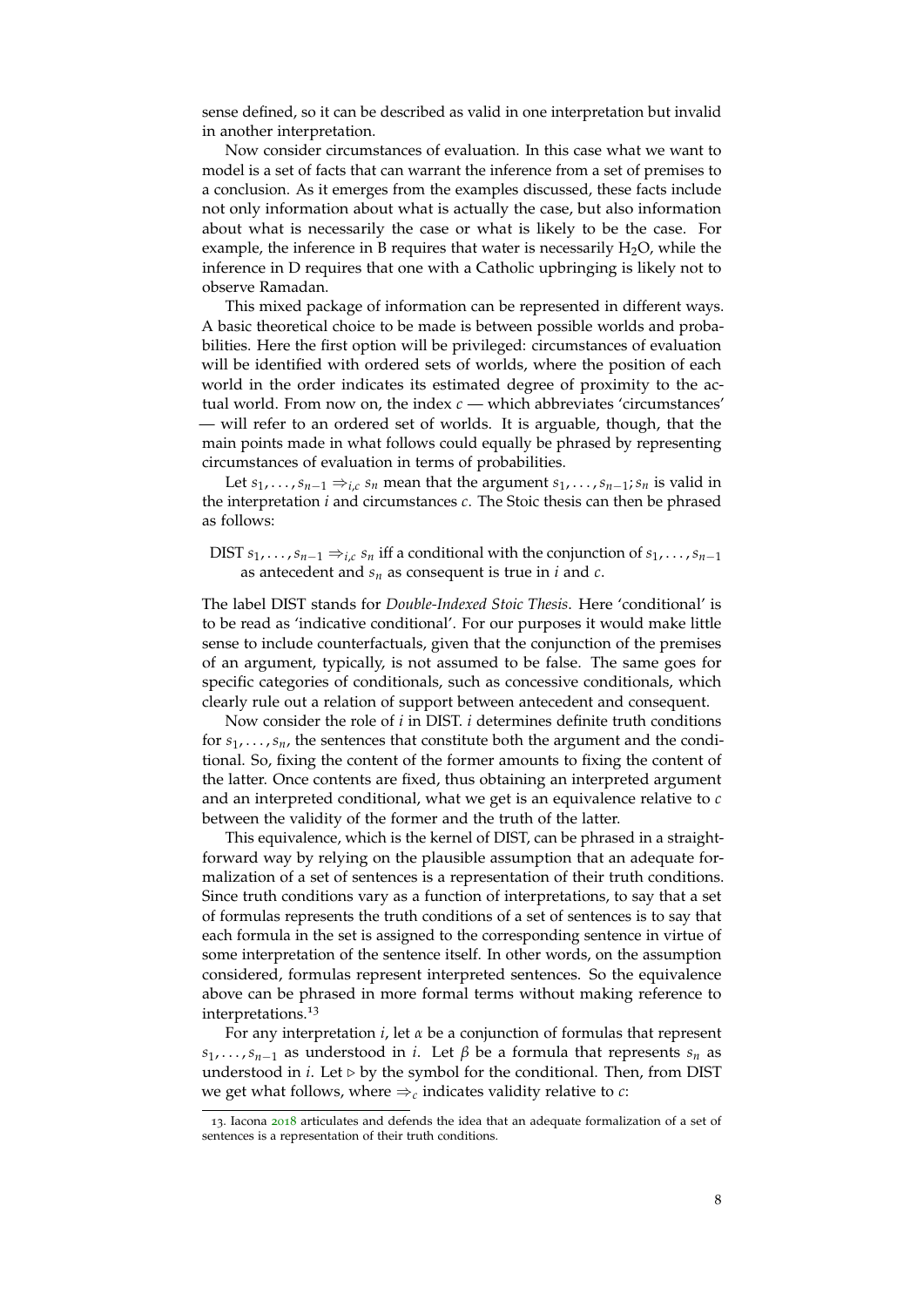SIST  $\alpha \Rightarrow_c \beta$  iff  $\alpha \triangleright \beta$  is true in *c*.

The label SIST, which stands for *Single-Indexed Stoic Thesis*, indicates that this formulation is obtained from DIST by fixing *i* through a formalization of *s*1, . . . ,*sn*. Since *α*; *β* represents an interpreted argument, and *α* ▷ *β* represents an interpreted conditional, SIST states the equivalence relative to *c* between the validity of the former and the truth of the latter. So it remains to be explained what it is for  $\alpha \triangleright \beta$  to be true in *c*. The next section suggests that there is a coherent account of conditionals that can provide such explanation.

#### <span id="page-8-0"></span>5 the evidential account of conditionals

The Stoic discussions on conditionals did not revolve solely around the two views offered by Philo and Diodorus. A third view, which can plausibly be ascribed to Chrysippus, deserves special attention for our purposes because it was probably held in conjunction with the Stoic Thesis. Sextus Empiricus describes this view as follows:

Those who introduce connectedness say that a conditional is sound when the opposite of its consequent conflicts with its antecedent.<sup>14</sup>

According to Chrysippus, the truth of a conditional requires some sort of incompatibility between its antecedent and the negation of its consequent. It is hard to tell what exactly he had in mind, given that we know very little about him. But it is reasonable to conjecture that his criterion was not restricted to logical impossibility, as it included various forms of incompatibility that would now be classified as non-logical.<sup>15</sup>

Crupi and Iacona have recently outlined an account of conditionals — the *evidential account* — which bears a very close resemblance to Chrysippus's view, in that it employs the notion of incompatibility to spell out the idea that a conditional holds when its antecedent supports its consequent. According to this account, which will be adopted here, *α* supports *β* if and only if *α* and  $\neg \beta$  are incompatible. To say that  $\alpha$  supports  $\beta$  is to say that the inference from *α* to *β* is justified, or equivalently, that *α* provides a reason for accepting *β*. 16

What does it mean that *α* and ¬*β* are incompatible? As Crupi and Iacona have suggested, there are at least two distinct routes that may be taken in order to provide a precise definition of incompatibility: one is to adopt a modal semantics, the other is to adopt a probabilistic semantics. Here we will focus on the modal version of the evidential account, but it is worth noting that there is a coherent probabilistic counterpart of the semantics set

<sup>14</sup>. Sextus Empiricus, *Outlines of Scepticism*, II, 111, edited and translated by J. Annas and J. Barnes, in Sextus Empiricus [2000](#page-18-1), p. 96. Sextus lists this view as third after Philo's view and Diodorus' view. A fourth view he mentions, which will not be discussed here, is that according to which a true conditional is one whose consequent is contained implicitly in its antecedent. The attribution of the third view to Chrysippus is based on further sources, such as Cicero *De Fato*, 12, and Diogenes Laertius, *Lives of Eminent Philosophers*, vii, 73. On the connection between this view and the Stoic Thesis, see Barnes, Bobzien, and Mignucci [2008](#page-16-0), p. 123. Diogenes Laertius, in *Lives of Eminent Philosophers*, vii, 77, seems to imply that validity was defined in accordance with the Chrysippean criterion.

<sup>15</sup>. As observed in Barnes, Bobzien, and Mignucci [2008](#page-16-0), pp. 107-108, some evidence suggests that Chrysippus' criterion included formal incompatibility, analytical incompatibility, and perhaps some sort of empirical incompatibility.

<sup>16</sup>. Crupi and Iacona [2020](#page-17-10).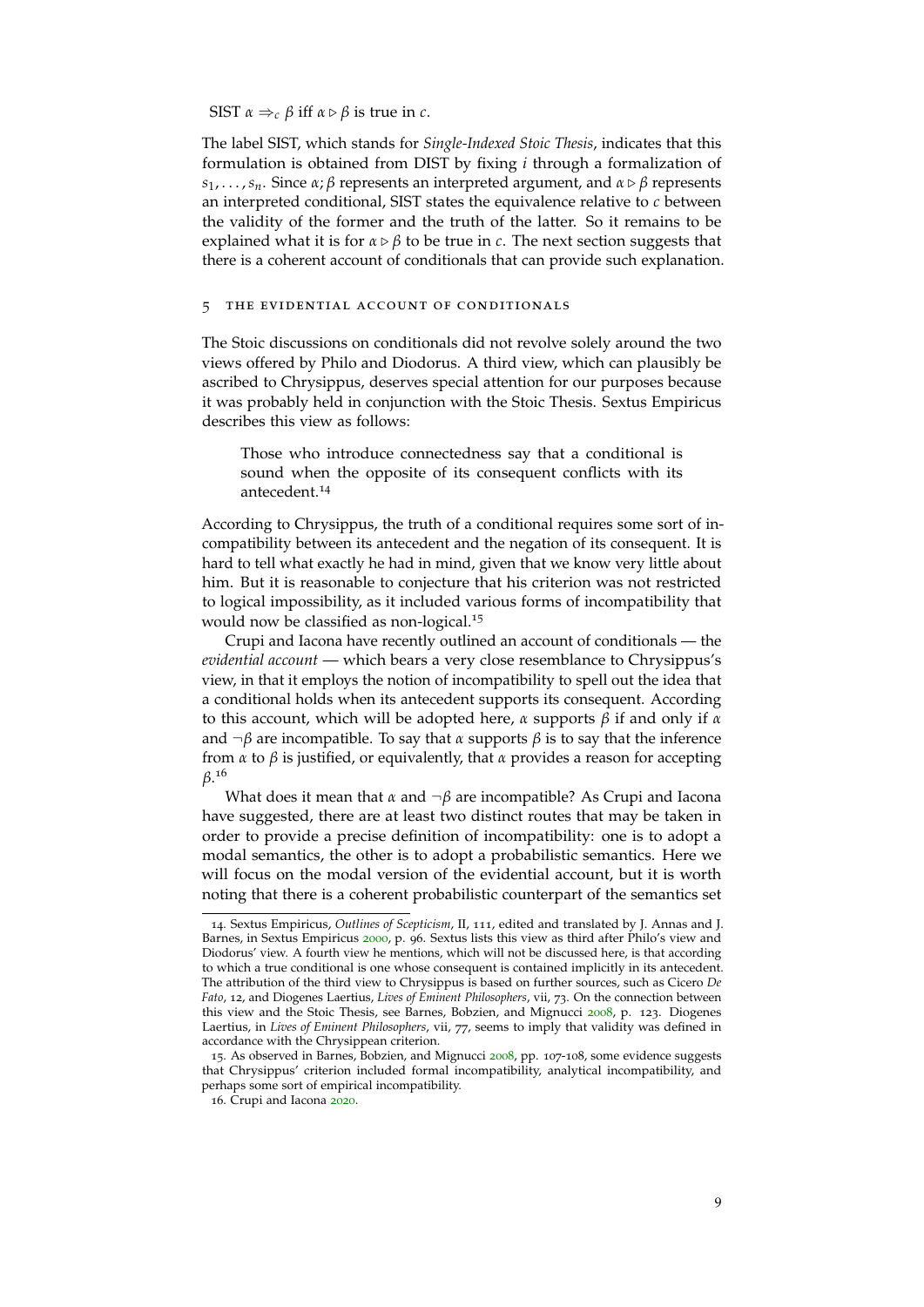out in this section, which provides assertibility conditions for  $\alpha \triangleright \beta$  in terms of a probabilistic measure of support.<sup>17</sup>

According to the modal version of the evidential account, *α* and ¬*β* are incompatible if and only if the following disjunction holds: either there are no worlds in which *α* and ¬*β* are both true, or (a) it is not the case that *α* and ¬*β* have the same truth value in the closest worlds and (b) for every world in which *α* and ¬*β* are both true, some strictly closer world is such that *α* is true and  $\neg \beta$  is false and some strictly closer world is such that  $\alpha$  is false and ¬*β* is true. This disjunction — which may be called *Chrysippus Test* can be rephrased as follows, using combinations of the numbers 1 and 0 to label worlds on the basis of the truth values of *α* and *β*: either there are no 10-worlds, or (a) some of the closest worlds are 11-worlds or 00-worlds and (b) for every 10-world, some 11-worlds and 00-worlds are strictly closer.<sup>18</sup>

Consider for example the following sentences, which are conditional counterparts of the arguments A-C:

(12) If Kevin is going to the bank, he is going to a financial institution

(13) If this glass contains water, it contains  $H_2O$ 

(14) If Angela was raised Catholic, she does not fast during Ramadan

In each of these three cases, it seems that the antecedent and the negation of the consequent are incompatible in the sense suggested, that is, one of the disjuncts of the Chrysippus Test holds. The fact that this condition is satisfied seems to accord with the intuition that the antecedent supports the consequent.

Now the evidential account will be phrased in a proper formal framework in order to show how it can substantiate SIST. Let L be a language whose alphabet is formed by a set of sentence letters  $p, q, r, ...$ , the connectives ¬, ⊃, □, ▷, and the brackets (,). The formulas of L are defined by induction in the usual way: the sentence letters are atomic formulas; if *α* is a formula, so are ¬*α* and □*α*; if *α* and *β* are formulas, so are *α* ⊃ *β* and *α* ▷ *β*. The connectives  $\wedge$ ,  $\vee$ ,  $\Diamond$  can then be defined in the usual way in terms of  $\neg$ ,  $\neg$ ,  $\Box$ .

An interpretation of L will include an ordered set of worlds of the kind mentioned in section [4](#page-6-0), that is, it will allow for comparative measures of distance between worlds. Let us start with the following definition, which holds for every non-empty set of worlds *W*:

definition 2 A *proximity ordering O* on *W* is an assignment to every *w* ∈ *W* of a binary relation  $\preceq_w$  that satisfies the following conditions:

(i) for every  $w'$ ,  $w''$ ,  $w'' \in W$ , if  $w' \preceq_w w''$  and  $w'' \preceq_w w'''$ , then  $w' \preceq_w w'''$ ;

(ii) for every  $w'$ ,  $w'' \in W$ , either  $w' \preceq_w w''$  or  $w'' \preceq_w w'$ ;

(iii) for every  $w' \in W$ ,  $w \preceq_w w'$ .

Informally speaking,  $w' \preceq_w w''$  means that, from the point of view of  $w$ ,  $w'$  is at least as close as  $w''$ . Accordingly, its negation,  $w'\not\preceq_w w''$  means that, from the point of view of *w*, *w*<sup>*''*</sup> is strictly closer than *w*<sup>*'*</sup>. (i) says that  $\preceq_w$  is transitive. (ii) says that  $\preceq_w$  is strongly connected. (iii) says that  $\preceq_w$  includes

<sup>17.</sup> The modal version is developed in Crupi and Iacona [2020](#page-17-10), and in Raidl, Iacona, and Crupi [2021](#page-17-15). The probabilistic version is developed in Crupi and Iacona [2022](#page-17-16)b, and in Crupi and Iacona [2021](#page-17-17).

<sup>18</sup>. This formulation of the Chrysippus Test slightly differs from the one originally provided in Crupi and Iacona [2020](#page-17-10). The modification is explained in Crupi and Iacona [2022](#page-17-18)a.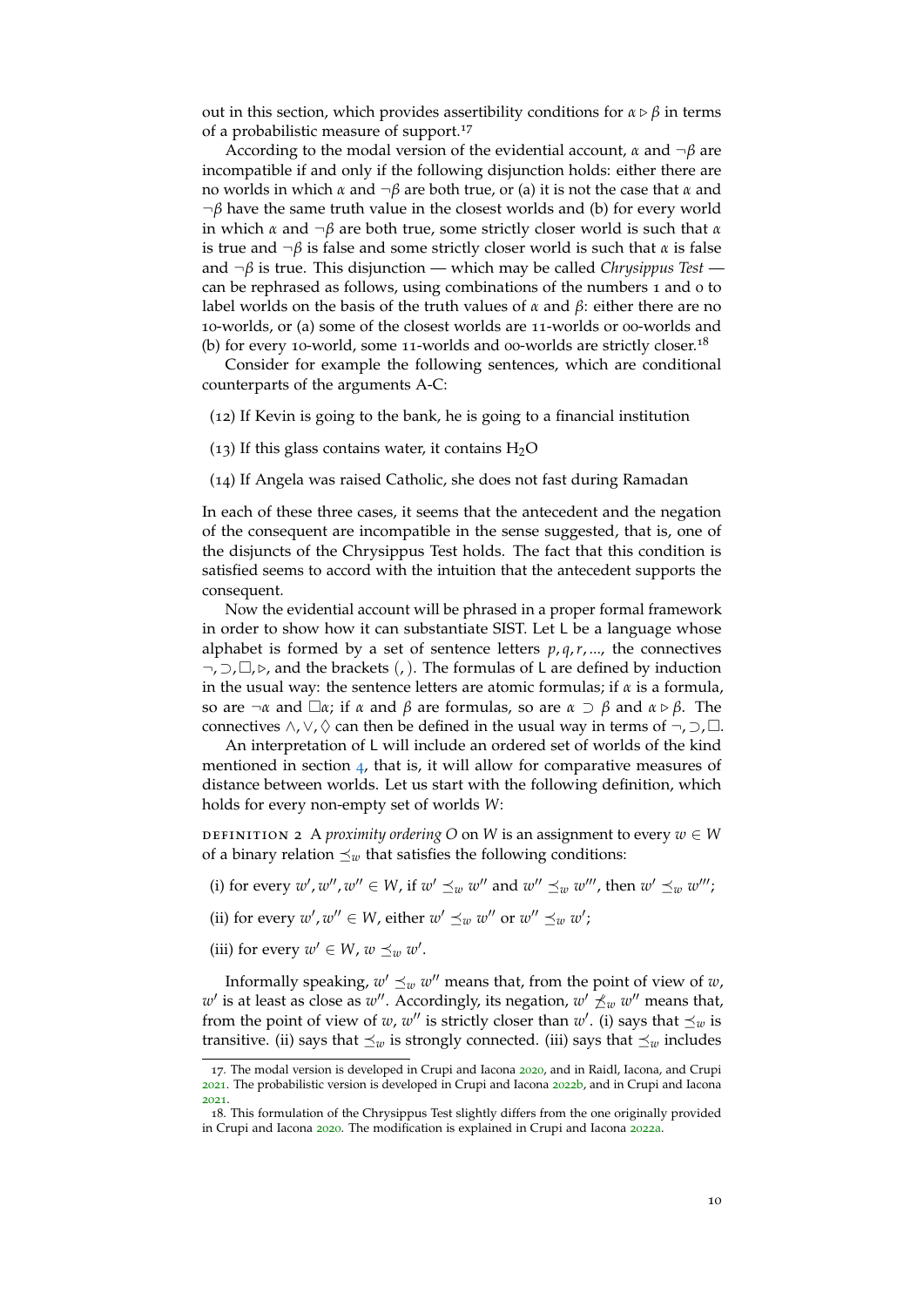*w* at its minimum, although it may not be the only world in that position. We will call *w*-minimal any  $w'$  such that  $w' \preceq_w w''$  for every  $w''$ .<sup>19</sup>

A model of L is defined as follows:

DEFINITION 3 A *model* of L is a triple  $\langle W, O, V \rangle$ , where *W* is a non-empty set, *O* is a proximity ordering on *W*, and *V* is a function such that, for each atomic formula *α* of L and each *w* ∈ *W*, *V*(*α*, *w*) ∈ {1, 0}.

The truth of a formula *α* in a world *w* in a model *M* — that is, the truth of *α* relative to *M*, *w* — is defined as follows, assuming that *M* = ⟨*W*,*O*, *V*⟩ and that  $w, w', w'' \ldots \in W$ :

definition 4

- $1$   $\left[\alpha\right]_{M,w} = 1$  iff  $V(\alpha, w) = 1$  when  $\alpha$  is atomic;
- 2  $[\neg \alpha]_{M,w} = 1$  iff  $[\alpha]_{M,w} = 0$ ;
- 3  $[\alpha \supset \beta]_{M,w} = 1$  iff  $[\alpha]_{M,w} = 0$  or  $[\beta]_{M,w} = 1$ ;
- 4  $[\Box \alpha]_{M,w} = 1$  iff  $[\alpha]_{M,w'} = 1$  for every *w'*;
- $[5 \left[ \alpha \triangleright \beta \right]_{M,w} = 1$  iff for every  $w'$ , if  $[\alpha]_{M,w'} = 1$  and  $[\beta]_{M,w'} = 0$  in  $w'$ , then
	- (a) some *w*-minimal *w*<sup>*''*</sup> is such that  $[\alpha]_{M,w''} = [\beta]_{M,w''}$ ,
	- (b) for every  $w''$  such that  $\left[\alpha\right]_{M,w''}=1$  and  $\left[\beta\right]_{M,w''}=0$ , there are  $w'''$ and  $w''''$  such that  $w'' \nleq w w'''$ ,  $w'' \nleq w w''''$ ,  $[\alpha]_{M,w'''} = [\beta]_{M,w'''} =$ 1, and  $[\alpha]_{M,w''''} = [\beta]_{M,w''''} = 0.$

Clause 1-4 are standard. Clause 5 phrases the Chrysippus Test as a universal sentence. When there are no 10-worlds, this sentence is vacuously true because the antecedent of the embedded conditional is not satisfied. When there are 10-worlds, instead, (a) requires that some of the closest worlds are 11-worlds or 00-worlds, and (b) requires that, for every 10-world, some 11-worlds and 00-worlds are strictly closer.

In definition [4](#page-0-1), the truth conditions of a formula are specified relative to a world *w* in model *M*, that is, relative to a model-world pair *M*, *w*. This relativity amounts to relativity to an ordered set of worlds of the kind desired. Since the proximity ordering in *M* assigns a binary relation to *w*, namely,  $\preceq$ *w*, to say that *α* is true in *M*, *w* is to say that *α* is true relative to  $\preceq$ <sub>*w*</sub>, which in turn can be replaced by our index *c*. So, clause 5 of definition [4](#page-0-1) tells us what it is for  $\alpha \triangleright \beta$  to be true in *c*.

Logical consequence, indicated by the symbol  $\models$ , is defined in the usual way as preservation of truth in every world in every model:

**DEFINITION** 5 Γ  $\models$  *α* iff there is no *M*, *w* such that  $[β]_{M,w} = 1$  for every  $\beta \in \Gamma$  and  $[\alpha]_{M,w} = 1$ .

The semantics just outlined determines the logical properties of ▷. At least three of these properties deserve attention. First, ▷ obeys *Supraclassicality*:

<span id="page-10-0"></span>**FACT 1** If  $\alpha \models \beta$ , then  $[\alpha \triangleright \beta]_{M,w} = 1$  for every  $M, w$ .

*Proof.* Assume that  $\alpha \models \beta$ . Then, there is no *M*, *w* such that  $[\alpha]_{M,w} = 1$ but  $[\beta]_{M,w} = 0$ . This entails that, for every *M*, *w*, clause 5 of definition [4](#page-0-1) is vacuously satisfied. Therefore,  $[\alpha \triangleright \beta]_{M,w} = 1$  for every *M*, *w*.  $\Box$ 

<sup>19.</sup> Crupi and Iacona [2020](#page-17-10) employs centered systems of spheres, where centering is stronger than *w*-minimality as required by (iii). But (i)-(iii) will suffice for our purposes.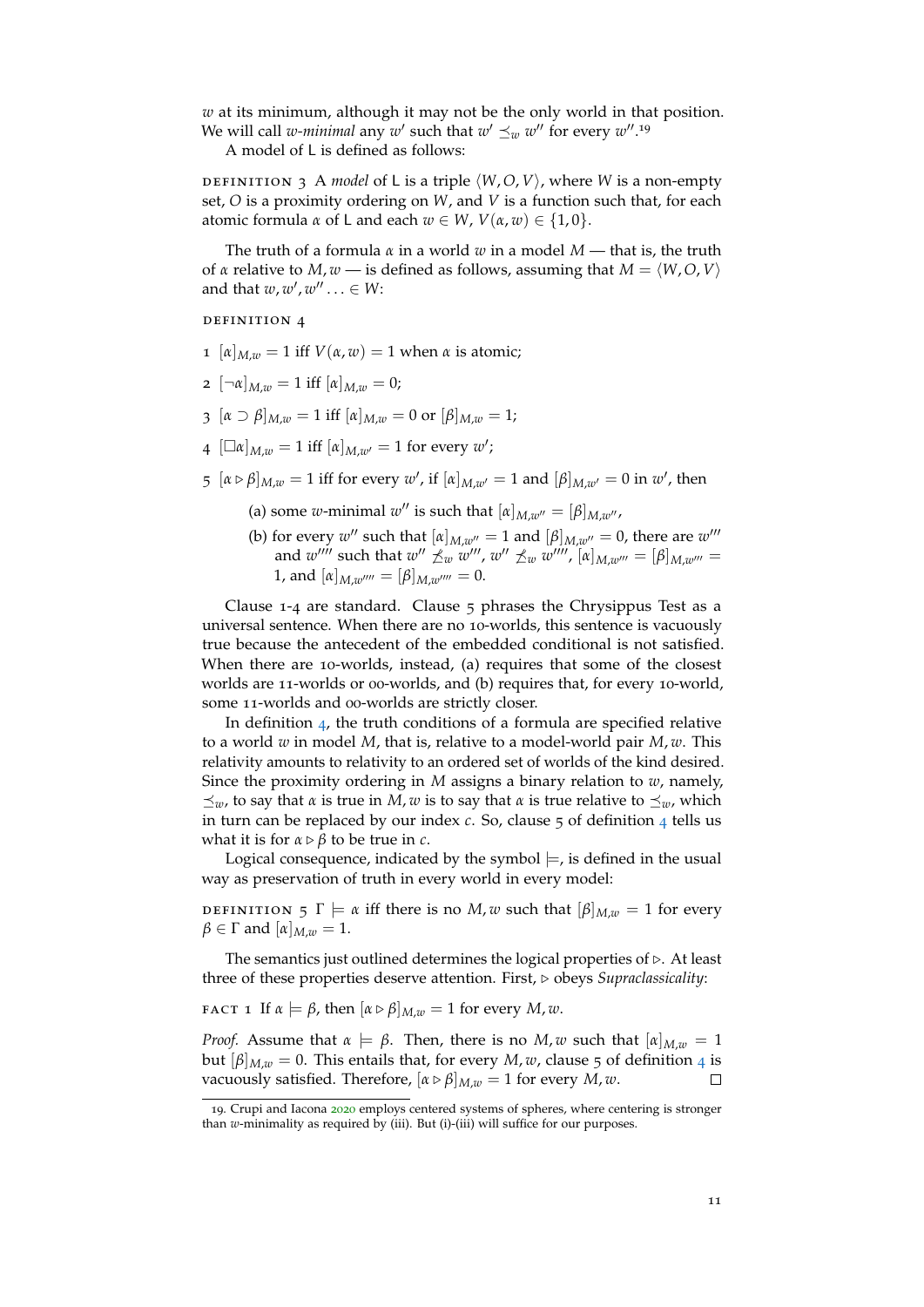It is plausible to regard logical consequence as the strongest form of support that the antecedent of a conditional can provide for its consequent: *α* and ¬*β* are evidently incompatible when their conjunction is logically impossible. Note that Supraclassicality entails *Reflexivity*, that is, we get that  $[\alpha \triangleright \alpha]_{M,w} = 1$  for every *M*, *w*, given that  $\alpha \models \alpha$ . This is in line with the view attributed to Chrysippus.<sup>20</sup>

Second, ▷ violates *Monotonicity*:

<span id="page-11-1"></span>**FACT 2**  $\alpha \triangleright \gamma \not\models (\alpha \land \beta) \triangleright \gamma$ 

*Proof.* Let  $M = \langle W, O, V \rangle$ , where  $W = \{w, w', w''\}$  and  $O$  is such that  $w' \npreceq_{w} V$ *w* and  $w'' \nleq w'$ . Let  $[\alpha]_{M,w} = 1$ ,  $[\beta]_{M,w} = 0$ ,  $[\gamma]_{M,w} = 1$ ,  $[\alpha]_{M,w'} = 0$ ,  $[\beta]_{M,w'} = 0$ ,  $[\gamma]_{M,w'} = 0$ ,  $[\alpha]_{M,w''} = 1$ ,  $[\beta]_{M,w''} = 1$ ,  $[\gamma]_{M,w''} = 0$ . Then  $[\alpha \triangleright \gamma]_{M,w} = 1$  because conditions (a) and (b) of clause 5 of definition [4](#page-0-1) are satisfied. Instead,  $[(\alpha \wedge \beta) \triangleright \gamma]_{M,w} = 0$ , because those conditions are not satisfied.  $\Box$ 

Third, *Contraposition* holds for ▷, that is,

<span id="page-11-2"></span> $FACT 3$   $\alpha \triangleright \beta \models \neg \beta \triangleright \neg \alpha$ 

*Proof.* Assume that  $\left[\alpha \triangleright \beta\right]_{M,w} = 1$ . Then either clause 5 of definition [4](#page-0-1) is vacuously satisfied or it isn't. If it is, there is no  $w'$  such that  $[\neg \beta]_{M,w'} = 1$  and  $[\neg \alpha]_{M,w'} = 0$ . If it isn't, then (a) some *w*-minimal *w*'' is such that  $[\neg \beta]_{M,w''} =$  $\left[\neg \alpha\right]_{M,w''}$ , and (b) for every  $w''$  such that  $\left[\neg \beta\right]_{M,w''}=1$  and  $\left[\neg \alpha\right]_{M,w''}=0$ , there is a  $w'''$  such that  $w'' \nleq_{w} w'''$  and  $[\neg \beta]_{M,w'''} = [\neg \alpha]_{M,w'''} = 1$ , and there is a  $w''''$  such that  $w'' \nleq w$   $w''''$  and  $[\neg \beta]_{M,w''''} = [\neg \alpha]_{M,w''''} = 0$ . In both cases,  $\lbrack \neg \beta \triangleright \neg \alpha \rbrack_{M,w} = 1.$  $\Box$ 

According to the evidential account, Contraposition makes sense because incompatibility is a symmetric relation: *α* is incompatible with ¬*β* if and only if ¬*β* is incompatible with *α*. Since '*α* supports *β*' is defined as '*α* is incompatible with ¬*β*', and '¬*β* supports ¬*α*' is defined as '¬*β* is incompatible with ¬¬*α*', which is equivalent to '¬*β* is incompatible with *α*', we get that *α* supports *β* if and only if  $\neg β$  supports  $\neg α$ .

## <span id="page-11-0"></span>6 deductive validity

The view that emerges from sections  $4$  and  $5$ , which concerns validity broadly understood, may be summarized as follows. For any argument *s*1, . . . ,*sn*−1;*s<sup>n</sup>* and any interpretation *i*, if *α*, *β* represents *s*1, . . . ,*s<sup>n</sup>* as understood in *i*, then *α*  $\Rightarrow$  *ε β* if and only if *α* ⊳ *β* is true in *c*. Now it will be shown how a principled distinction can be drawn between deductive validity and inductive validity.

As we have seen, clause 5 of definition [4](#page-0-1), which expresses the Chrysippus Test, amounts to a disjunction: either there are no worlds in which *α* is true and *β* is false, or conditions (a) and (b) are jointly satisfied. When the first disjunct holds, *α* and ¬*β* are *absolutely* incompatible, as it were, hence we can say that *α* provides a conclusive reason for accepting *β*. When the second disjunct holds, *α* and ¬*β* are *relatively* incompatible, as it were, hence we can say that *α* provides a defeasible reason for accepting *β*. Deductive validity and inductive validity are definable in terms of these two sorts of incompatibility.

<sup>20</sup>. In *Outlines of Scepticism*, II, 111, Sextus Empiricus says that 'If it is day, it is day' is true according to the third view in his list, see Sextus Empiricus [2000](#page-18-1), p. 96.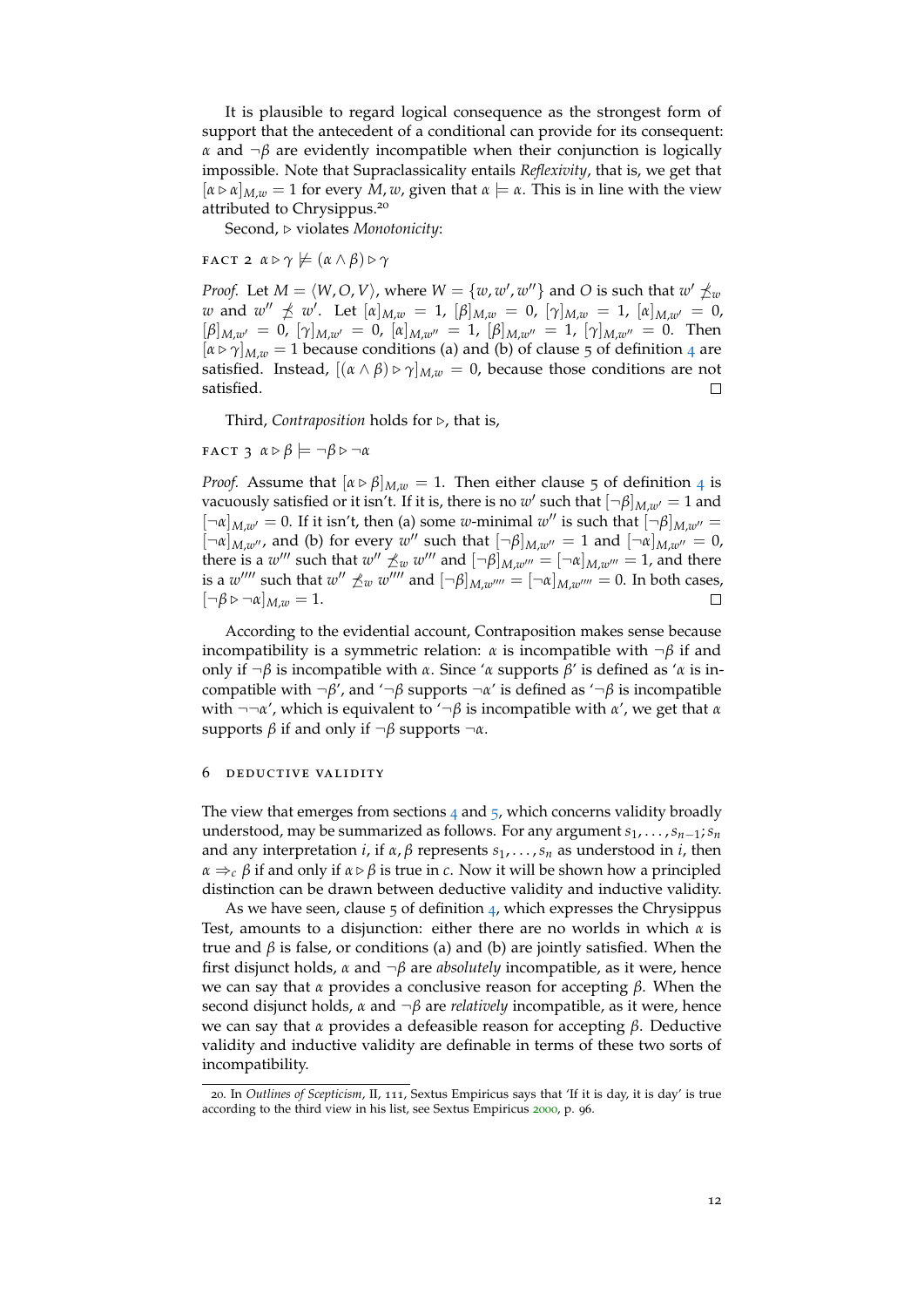The definition of deductive validity goes as follows:  $\alpha$ ;  $\beta$  is deductively valid in *c* if and only if in *c* it is impossible that *α* is true and *β* is false. That is, using the symbol  $\implies$  for deductive validity, we have that

<span id="page-12-0"></span>DEFINITION 6  $\alpha \Longrightarrow_c \beta$  iff  $\square(\alpha \supset \beta)$  is true in *c*.

This equation between the deductive validity of an argument and the truth of the corresponding strict conditional is exactly what one should expect if one accepts the characterization of 'implication' adopted by C. I. Lewis in his analysis of conditionals: 'that relation which is present when we "validly" pass from one assertion, or set of assertions, to another assertion, without any reference to additional "evidence"'.<sup>21</sup> A true strict conditional may be regarded as a conditional in which the antecedent implies the consequent in this sense.

At least two important facts must be noted about definition [6](#page-12-0). One is that deductive validity is monotonic:

**FACT** 4 For every *c*, if  $\alpha \Longrightarrow_c \gamma$ , then  $\alpha \land \beta \Longrightarrow_c \gamma$ .

*Proof.* Given definition [6](#page-12-0), this means that  $\square(\alpha \supset \gamma) \models \square((\alpha \wedge \beta) \supset \gamma)$ . Assume that  $[\Box(\alpha \supset \gamma)]_{M,w} = 1$ . By clauses 3 and [4](#page-0-1) of definition 4, there is no  $w'$  such that  $[\alpha]_{M,w'} = 1$  and  $[\gamma]_{M,w'} = 0$ . It follows that there is no  $w'$  such that  $[\alpha \wedge \beta]_{M,w'} = 1$  and  $[\gamma]_{M,w'} = 0$ . Therefore,  $[\Box(\alpha \wedge \beta) \supset \gamma]_{M,w} = 1$ .  $\Box$ 

The other is that deductive validity is contingent in the way illustrated in section [3](#page-4-0):

<span id="page-12-1"></span>FACT 5 For some *c* and *c'*, it can be the case that  $\alpha \Longrightarrow_c \beta$  but not  $\alpha \Longrightarrow_{c'} \beta$ .

*Proof.* It suffices to show that, for some *M*, *w* and *M'*, *w'*, it can be the case that  $[\Box(\alpha \supset \beta)]_{M,w} = 1$  but  $[\Box(\alpha \supset \beta)]_{M',w'} = 0$ . Trivially, it can be the case that no *w*<sup>''</sup> is such that  $[\alpha]_{M,w''} = 1$  but  $[\beta]_{M,w''} = 0$ , whereas some *w*''' is  ${\rm such\ that\ } [\alpha]_{M',w'''}=1{\rm\ but\ } [\beta]_{M',w'''}=0.$  $\Box$ 

Fact [5](#page-12-1) provides the key to the formal treatment of the arguments A and B. Let A be formalized as *p*; *q*, where *p* stands for 'Kevin is going to the bank' (in the financial sense of 'bank') and *q* stands for 'Kevin is going to a financial institution'. The observation that A seems valid relative to a set of background assumptions according to which banks are necessarily financial institutions is rendered as follows: *p*; *q* is deductively valid in some *M*, *w* where there is no *w*<sup> $\prime$ </sup> such that  $[p]_{M,w'} = 1$  and  $[q]_{M,w'} = 0$ , that is,  $[\Box(p \supset q)]_{M,w} = 1$ . By contrast, the observation that A seems invalid relative to a set of background assumptions according to which banks may not be financial institution is rendered by noting that *p*; *q* is deductively invalid in some *M*, *w* where some *w'* is such that  $[p]_{M,w'} = 1$  and  $[q]_{M,w'} = 0$ , that is,  $[\Box(p \supset q)]_{M,w} = 0$ . The case of B is similar, given that B is formalized in the same way.

Formal validity, as distinct from deductive validity, is definable as follows:

<span id="page-12-2"></span>DEFINITION 7  $\alpha$ ;  $\beta$  is formally valid iff  $\alpha \models \beta$ .

This definition, unlike definition [6](#page-12-0), does not involve relativization to circumstances of evaluation. The obvious reason is that, if the condition stated in its right-hand side holds, then it trivially holds for every circumstance of evaluation. Note that the relation  $\models$  mentioned here  $\boldsymbol{v}$  logical consequence in L — extends logical consequence as it is defined in classical

<sup>21</sup>. C. I. Lewis [1918](#page-17-19), p. 324.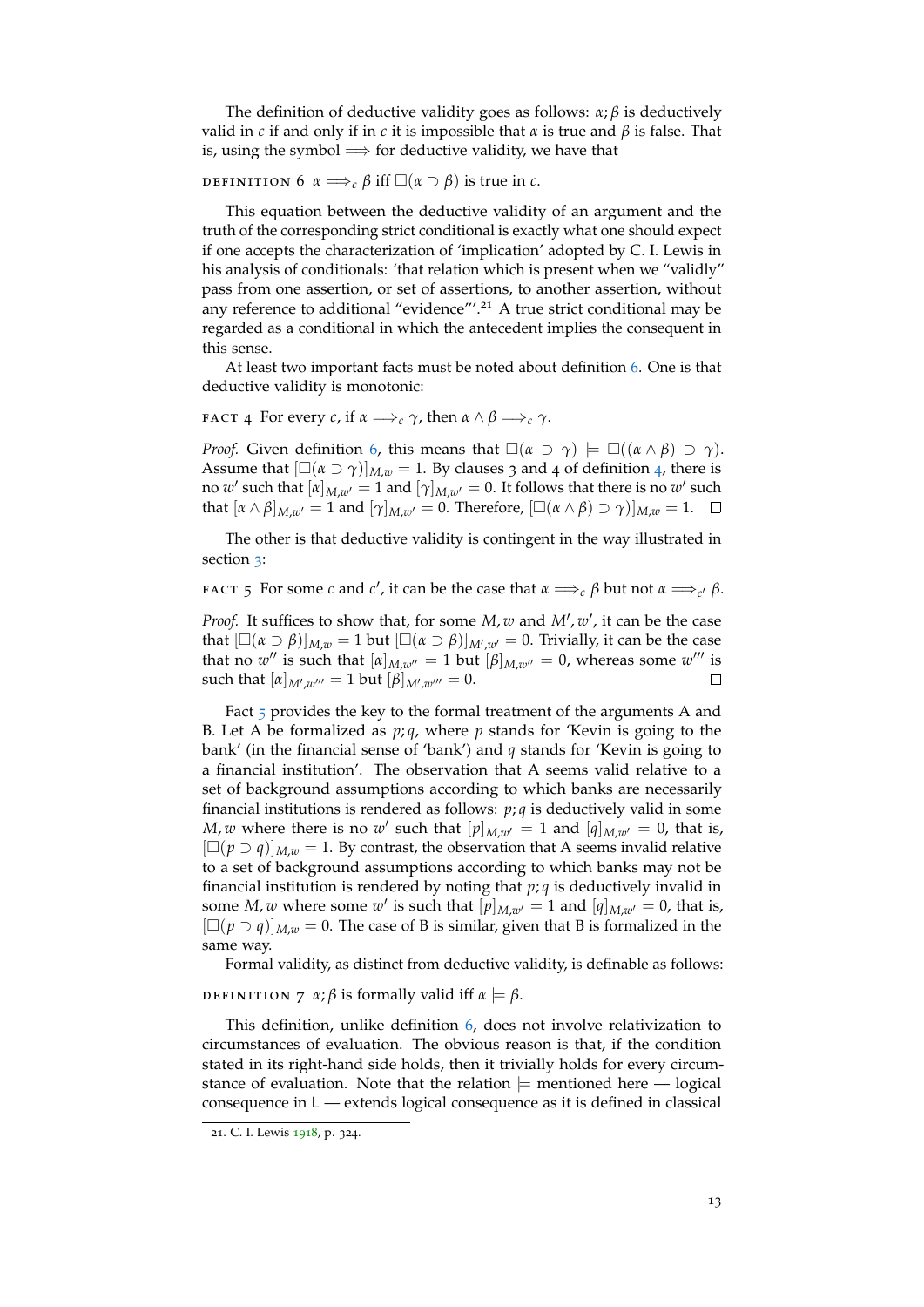propositional logic. So, every argument that is formally valid according to classical propositional logic will be formally valid in our sense.

From definition  $7$  we get the following equivalence:

<span id="page-13-1"></span>**FACT** 6 *α*; *β* is formally valid just in case  $α \implies c$  *β* in every *c*.

*Proof.* Given definitions [6](#page-12-0) and [7](#page-12-2), what needs be proved is that  $\alpha \models \beta$  iff  $[\Box(\alpha \supset \beta)]_{M,w} = 1$  for every *M*, *w*. Assume that  $\alpha \models \beta$ . Then, there is no *M*, *w* such that  $[\alpha]_{M,w} = 1$  and  $[\beta]_{M,w} = 0$ . It follows that  $[\Box(\alpha \supset \beta)]_{M,w} = 1$ for every *M*, *w*. By reasoning in the opposite direction we get that if  $\Box(\alpha \supset$  $(\beta)|_{M,w} = 1$  for every *M*, *w*, then  $\alpha \models \beta$ .  $\Box$ 

Fact [6](#page-13-1) implies that formal validity is an absolute property of arguments definable in terms of the relative notion of deductive validity by quantifying over circumstances of evaluation. This is a nice result, which explains, among other things, the observation made in section [2](#page-2-0) that formally valid arguments are insensitive to variations in the circumstances of evaluation. The argument D is valid no matter whether it is possible that (1) is true and (2) is false, because it is valid in all circumstances of evaluation.

The traditional distinction between material validity and formal validity, introduced by medieval logicians, can be handled in similar way. According to Peter Abelard, materially valid arguments are valid in virtue of their content, while formally valid arguments are valid in virtue of their form. Thus, the following argument is materially valid, because its conclusion follows from its premise in virtue of a necessary truth concerning humans:<sup>22</sup>

 $E = \frac{(15) \text{ Socrates is a human being}}{(66) \text{ Socrates is an animal}}$ (16) Socrates is an animal

Taking into account definitions [6](#page-12-0) and [7](#page-12-2), material validity can be identified with deductive validity relative to some circumstances of evaluation. Thus, E is valid in virtue of a necessary truth about humans that we are actually willing to accept. More generally, to say that an argument is valid in virtue of its content is to say that the inference from its premises to its conclusion is warranted by some fact which may be taken for granted in the context in which it is used. Consequently, formal validity is definable as material validity in all circumstances of evaluation.<sup>23</sup>

#### <span id="page-13-0"></span>7 inductive validity

Inductive validity may simply be identified with plain validity, so its definition boils down to SIST. From this we get that deductive validity entails inductive validity: if *α* conclusively entails *β*, then *α* defeasibly entails *β*.

<span id="page-13-2"></span>**FACT** 7 For every *c*, if  $\alpha \Longrightarrow_c \beta$ , then  $\alpha \Rightarrow_c \beta$ .

*Proof.* Given definition [6](#page-12-0), this means that  $\square(\alpha \supset \beta) \models \alpha \triangleright \beta$ . Assume that  $[\Box(\alpha \supset \beta)]_{M,w} = 1$ . By clauses 3 and [4](#page-0-1) of definition 4, there is no *w'* such that  $[\alpha]_{M,w'} = 1$  and  $[\beta]_{M,w'} = 0$ . It follows by clause 5 of definition [4](#page-0-1) that  $[\alpha \triangleright \beta]_{M,w} = 1.$ 

<sup>22.</sup> Abelard argued that "incomplete entailments" such as  $E -$  just as the corresponding conditionals — can be explained by a theory of the topics (to be forms of so-called topical inference), see King and Arlig [2018](#page-17-20). But what matters here is the more general idea that materially valid arguments hinge on non-formal truths.

<sup>23</sup>. Contemporary accounts of the distinction between material validity and formal validity, such as Read [1994](#page-17-21), do not differ from Abelard's as far as this explanation if concerned.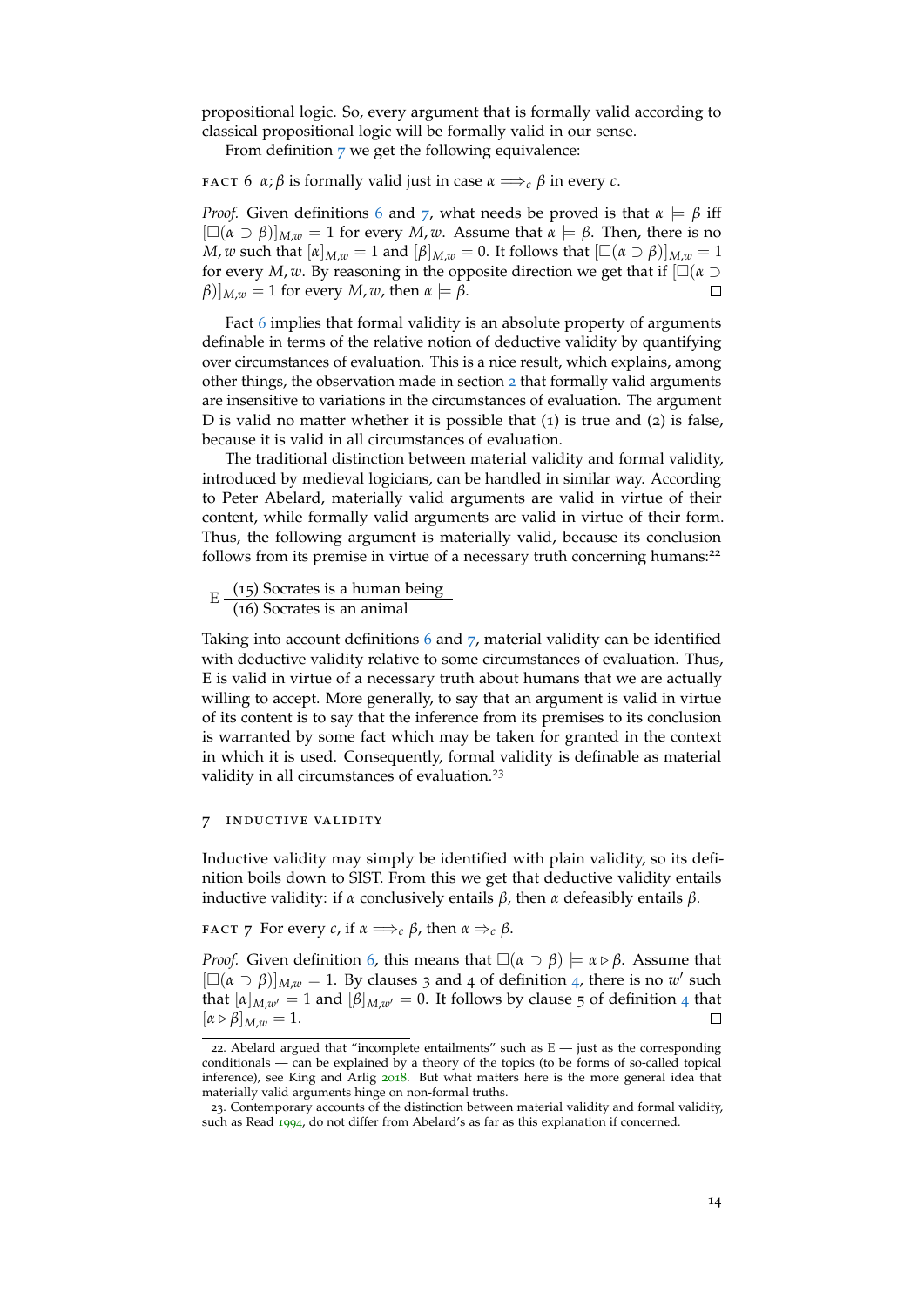Moreover, formal validity entails inductive validity for every *c*:

<span id="page-14-0"></span>**FACT 8** If  $\alpha$ ;  $\beta$  is formally valid, then  $\alpha \Rightarrow_c \beta$  for every *c*.

*Proof.* Directly from definition [7](#page-12-2) and fact [1](#page-10-0).

Note that the converse also holds:

<span id="page-14-1"></span>**FACT** 9 If  $\alpha \Rightarrow_c \beta$  for every *c*, then  $\alpha$ ;  $\beta$  is formally valid.

*Proof.* Given definition [7](#page-12-2), what needs be proved is that, if  $[\alpha \triangleright \beta]_{M,w} = 1$ for every *M*, *w*, then  $\alpha \models \beta$ . Assume that  $\alpha \not\models \beta$ . Then, for some *M*, *w*,  $[\alpha]_{M,w} = 1$  and  $[\beta]_{M,w} = 0$ . By clause 5 of definition [4](#page-0-1), condition (b), it follows that  $[\alpha \triangleright \beta]_{M,w} = 0$ .  $\Box$ 

The conjunction of facts  $8$  and  $9$  shows that formal validity is related to inductive validity exactly in the same way in which it is related to deductive validity, that is, in both cases formal validity is obtained by quantifying over circumstances of evaluation.

Inductive validity, by contrast, crucially differs from deductive validity in that it is not monotonic:

<span id="page-14-2"></span>**FACT 10** It is not the case that, for every *c*, if  $\alpha \Rightarrow_c \gamma$ , then  $(\alpha \land \beta) \Rightarrow_c \gamma$ .

*Proof.* Directly from fact [2](#page-11-1).

 $\Box$ 

 $\Box$ 

This shows that the analysis of inductive validity suggested here is at least minimally plausible, for it is widely acknowledged that an adequate formal theory of defeasible reasoning must not include Monotonicity. Of course, different readings of  $\triangleright$  are equally compatible with this basic constraint, and nothing of what has been said so far rules out such readings. A proper defence of the semantics set out in section [5](#page-8-0) would require a thorough discussion of its logical implications, so it would go far beyond the scope of this paper. However, it is worth pointing out one distinctive feature of the reading of  $\triangleright$  adopted here, namely, that inductive validity turns out to be contrapositive:

**fact** 11 For every *c*, if  $\alpha \Rightarrow_c \beta$ , then  $\neg \beta \Rightarrow_c \neg \alpha$ .

*Proof.* Directly from fact [3](#page-11-2).

 $\Box$ 

As explained in section  $\frac{1}{2}$ , Contraposition holds in virtue of the symmetry of incompatibility. In the evidential account, this symmetry is assumed to be conceptually basic, and therefore independent of the distinction between conclusive and defeasible reasons. Consider again (12) and (14). In (12), the antecedent provides a conclusive reason for accepting the consequent: the antecedent and the negation of the consequent are absolutely incompatible. In (14), instead, the reason stated by the antecedent is defeasible, because it does not rule out the falsity of the consequent. But this difference in strength does not prevent the incompatibility between the antecedent of (14) and the negation of its consequent from being symmetric, or so it appears. In fact, Contraposition seems to holds in both cases. The conditionals below are just as compelling as (12) and (14) respectively:

(17) If Kevin is not going to a financial institution, he is not going to a bank

(18) If Angela fasts during Ramadan, she was not raised Catholic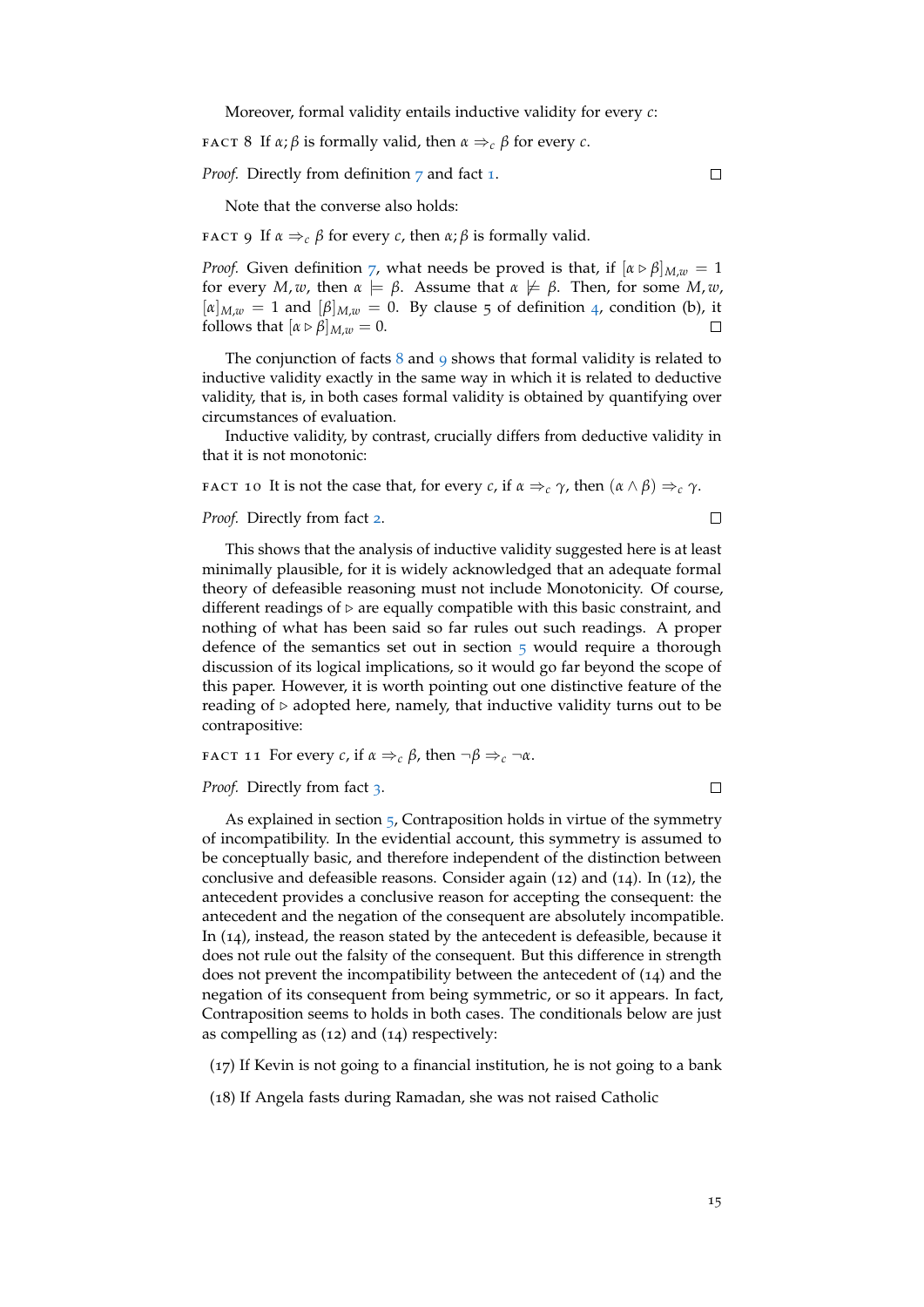In this respect the evidential account crucially differs from most extant theories of conditionals. In the literature on conditionals it is often taken for granted that Monotonicity and Contraposition go together, so that a nonmonotonic conditional connective must also be non-contrapositive. In fact Contraposition does not hold in the most established systems of conditional logic, such as the system CK due to Chellas, the system B proposed by Burgess, or the systems V and VC considered by Lewis.<sup>24</sup> The evidential account, by contrast, treats Contraposition as a basic principle, assuming that non-monotonicity does not entail non-contrapositivity.

The same difference emerges when the analysis of inductive validity suggested here is compared with formal theories that aim at providing an adequate characterization of a non-monotonic consequence relation. In a seminal paper on the topic, Gabbay initially suggested a restricted set of fundamental properties for such a relation.<sup>25</sup> His proposal has then been elaborated and refined in different ways. Notably, Kraus, Lehmann, and Magidor identified a set of properties of non-monotonic systems — known as KLM logic — which included Gabbay's properties.<sup>26</sup> The current literature on non-monotonic logic contains a wide variety of formal theories that develop similar ideas. However, one point on which most of these theories tend to agree is that Contrapostion must not be included among the basic properties of a non-monotonic consequence relation.

Of course, Contraposition could be ruled out on the basis of purely formal considerations about its interaction with other principles. In particular, as Kraus, Lehmann, and Magidor pointed out, if one rejects Monotonicity, one cannot retain both Contraposition and *Right Weakening*, the principle according to which, if *α* defeasibly entails *β*, and *β* |= *γ*, then *α* defeasibly entails *γ*. The reason is that Contraposition and Right Weakening jointly entail Monotonicity.<sup>27</sup> However, considerations of this sort do not show that defeasible reasoning is non-contrapositive, unless some independent argument is provided in support of the principles that are proved inconsistent with Contraposition. In the case of Right Weakening, the question is why we should regard it as fundamental. The analysis of inductive validity outlined here suggests that a non-monotonic consequence relation can coherently be defined by assuming that Contraposition, rather than Right Weakening, is an essential feature of defeasible reasoning. The resulting theory would be considerably different from the main theories currently debated in the literature on non-monotonic logic, but perhaps no less interesting.

## <span id="page-15-0"></span>8 final remarks

The upshot of this paper is that the Stoic Thesis, once adequately spelled out, is appreciably more credible than is usually believed. If one is willing to grant some fairly innocuous assumptions about validity, and is sympathetic to the idea that a conditional holds when its antecedent supports its consequent, one can coherently accept the equivalence between valid arguments and true conditionals. Of course, the formal framework outlined in the foregoing sections is not immune to criticism, and might be questioned in various ways. But this does not necessarily undermine the Stoic Thesis. Even if a different

<sup>24</sup>. Chellas [1975](#page-16-3), Burgess [1981](#page-16-4), D. Lewis [1973](#page-17-5).

<sup>25</sup>. Gabbay [1985](#page-17-22).

<sup>26</sup>. Kraus, Lehmann, and Magidor [1990](#page-17-23).

<sup>27</sup>. Kraus, Lehmann, and Magidor [1990](#page-17-23), pp. 180-181.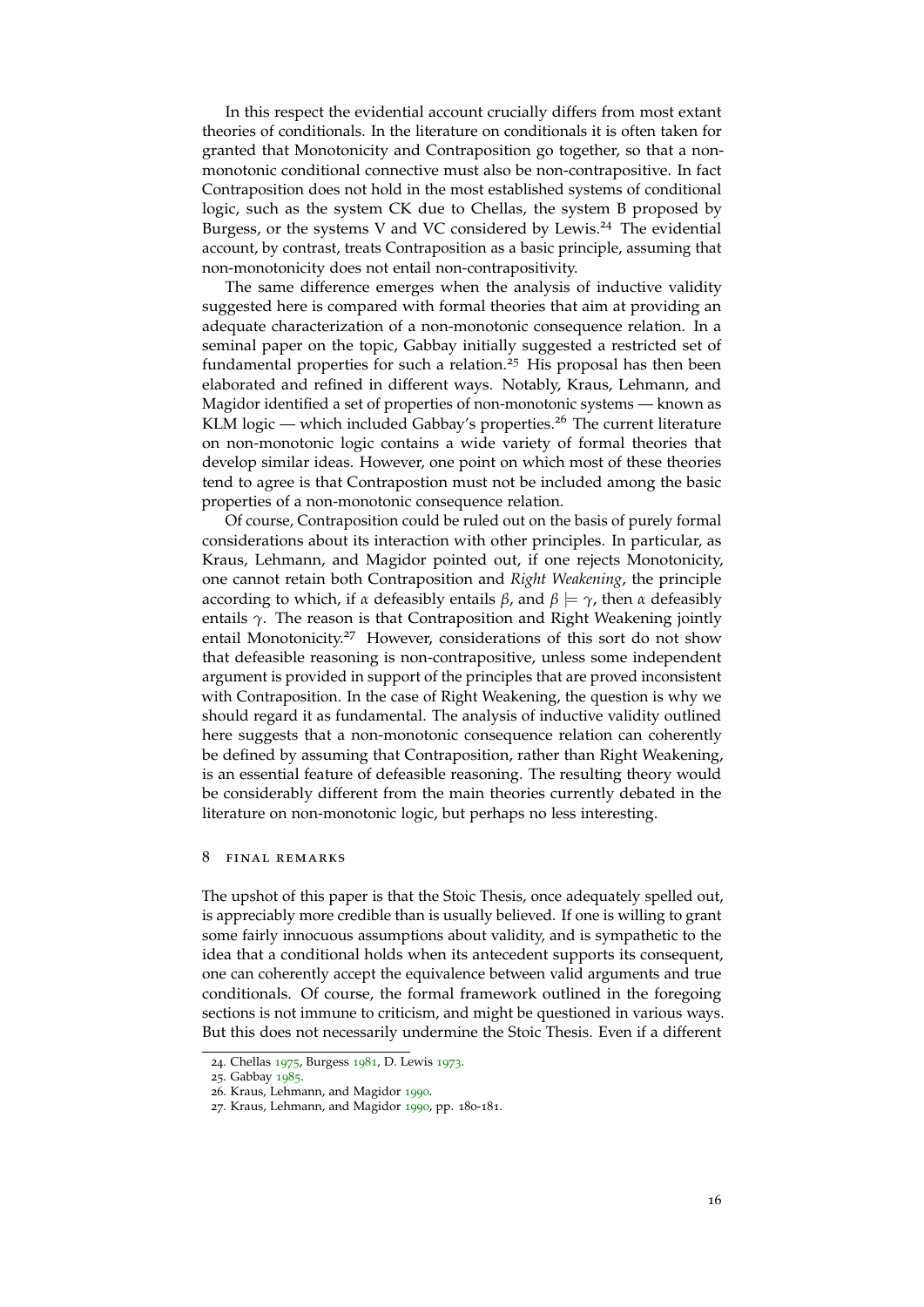framework were adopted, the equivalence between valid arguments and true conditionals could still be maintained.

In section [6](#page-11-0) it is assumed that deductive validity amounts to necessary truth preservation, and that formal validity is adequately expressed by a classical relation of logical consequence, the relation  $\models$  defined for L. But nothing essential depends on these assumptions. Deductive validity might be defined in a different way. Similarly, some alternative characterization of formal validity might be provided. In any case, the difference would not necessarily affect the main points made above. In particular, it could still be maintained that formal validity is definable in terms of a relative notion of deductive validity by quantifying over circumstaces of evaluation.

Similar considerations hold for inductive validity. In section  $\overline{7}$  $\overline{7}$  $\overline{7}$ , inductive validity is defined in terms of the Chrysippus Test, in accordance with the reading of  $\triangleright$  suggested. However, as noted above, this does not rule out that some other definition of inductive validity is equally admissible. If the meaning of  $\triangleright$  were specified by a different semantics, we would get a different logic.<sup>28</sup> However, the most important facts about inductive validity, such as facts [7](#page-13-2)-[10](#page-14-2), could still be maintained.

These considerations suggest that the credibility of the Stoic Thesis does not entirely depend on the acceptance of the formal framework adopted here, so at least some non-trivial variations in the framework would still be admissible. In order to provide a convincing refutation of the Stoic Thesis, instead, it should be argued that our best theories of validity and conditionals make it untenable. But it is far from obvious that this can be done. A sheer appeal to the centrality of formal validity or the usefulness of the material reading of conditionals would definitely not suffice. Unless such refutation is provided, nothing prevents us from thinking that there is a plausible sense in which valid arguments amount to true conditionals.<sup>29</sup>

Andrea Iacona University of Turin

references

<span id="page-16-1"></span>Adams, E. W. 1965. "The Logic of Conditionals." *Inquiry* 8:166–197.

- <span id="page-16-0"></span>Barnes, J., S. Bobzien, and M. Mignucci. 2008. "Logic." In *Cambridge History of Hellenistic Philosophy,* edited by K. Algra and J. Barnes and J. Mansfeld and M. Schofield, 77–176. Cambridge University Press.
- <span id="page-16-2"></span>Beall, J. C., and G. Restall. 2006. *Logical Pluralism.* Oxford University Press.
- <span id="page-16-4"></span>Burgess, J. P. 1981. "Quick Completeness Proofs for Some Logics of Conditionals." *Notre Dame Journal of Formal Logic* 22:76–84.
- <span id="page-16-3"></span>Chellas, B. F. 1975. "Basic Conditional Logic." *Journal of Philosophical Logic* 4:133–153.

<sup>28</sup>. For example, Rott's theory of "difference-making" conditionals is similar to the evidential account in several respects, including the failure of Right Weakening, although it does not validate Contraposition.

<sup>29</sup>. I presented this paper at the University of Barcelona and at the Complutense University of Madrid in the spring of 2022. I would like to thank the audiences of those talks for the valuable feedback I received, especially José Diez, Manuel García-Carpintero, Sergi Oms, Michele Palmira, Sven Rosenkranz, and Elia Zardini. I'm also very grateful to Enzo Crupi, Diego Marconi, Matteo Plebani, Lorenzo Rossi, and two anonymous reviewers for their accurate and constructive comments on previous versions of the text.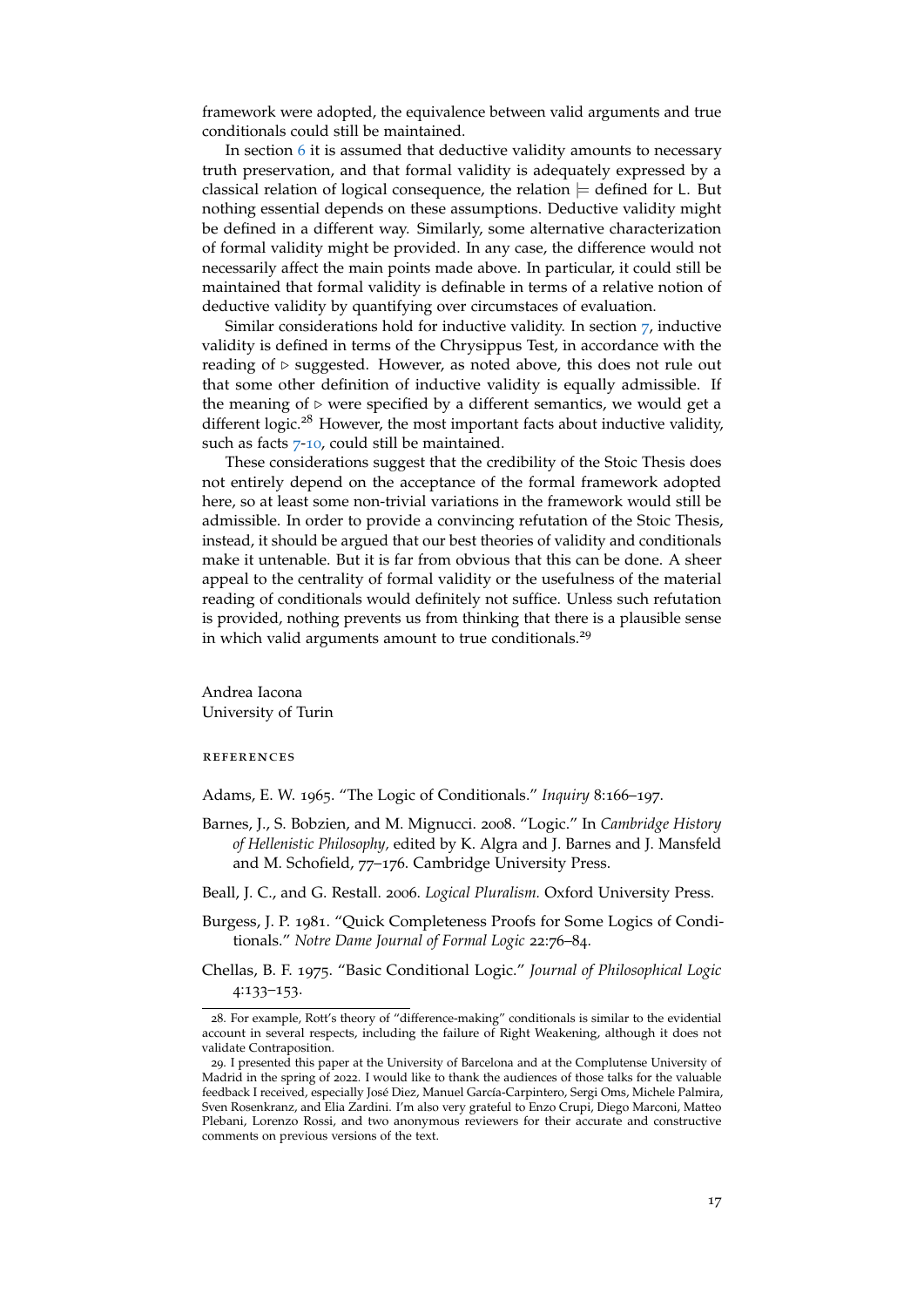<span id="page-17-10"></span>Crupi, V., and A. Iacona. 2020. "The Evidential Conditional." *Erkenntnis* online.

<span id="page-17-17"></span>. 2021. "Probability, evidential support, and the logic of conditionals." *Argumenta* 6:211–222.

- <span id="page-17-18"></span>. 2022a. "Conditionals: Inferentialism Articulated." *manuscript.*
- <span id="page-17-16"></span>. 2022b. "Three Ways of Being Non-Material." *Studia Logica* 110:47–93.
- <span id="page-17-7"></span>Douven, I. 2008. "The Evidential Support Theory of Conditionals." *Synthese* 164:19–44.
- <span id="page-17-11"></span>Douven, I., S. Elqayam, and K. Krzyzanowska. 2021. "Inferentialism: A manifesto." In *Conditionals: Logic, Linguistics and Psychology,* edited by S. Kaufmann, D. Over, and G. Sharma. Palgrave MacMillan.
- <span id="page-17-22"></span>Gabbay, D. M. 1985. "Theoretical Foudation for Non-Monotonic Reasoning in Expert Systems." In *Logic and Models of Concurrent Systems.* Springer.
- <span id="page-17-3"></span>Gillies, A. S. 2009. "On Truth-Conditions for If (but Not Quite Only If)." *Philosophical Review* 118:325–349.
- <span id="page-17-14"></span>Iacona, A. 2018. *Logical Form.* Springer.
- <span id="page-17-12"></span>Kaplan, D. 1989. "Demonstratives." In *Themes from Kaplan,* edited by J. Perry J. Almog and H. Wettstein, 481–563. Oxford University Press.
- <span id="page-17-20"></span>King, P., and A. Arlig. 2018. "Peter Abelard." In *Stanford Encyclopedia of Philosophy,* edited by E. N. Zalta. https://plato.stanford.edu/archives/fall2018/entries/abelard/.
- <span id="page-17-0"></span>Kneale, W., and M. Kneale. 1962. *The Development of Logic.* Oxford University Press.
- <span id="page-17-4"></span>Kratzer, A. 2012. *Modals and Conditionals.* Oxford University Press, Oxford.
- <span id="page-17-23"></span>Kraus, S., D. Lehmann, and M. Magidor. 1990. "Nonmonotonic reasoning, preferential models and cumulative logics." *Journal of Artificial Intelligence* 44:167–207.
- <span id="page-17-8"></span>Krzyżanowska, K., S. Wenmackers, and I. Douven. 2013. "Inferential Conditionals and Evidentiality." *Journal of Logic, Language and Information* 22:315–334.
- <span id="page-17-1"></span>Lewis, C. I. 1914. "The Calculus of Strict Implication." *Mind* 23:240–247.
- <span id="page-17-19"></span>. 1918. *A Survey of Symbolic Logic.* University of California Press.
- <span id="page-17-5"></span>Lewis, D. 1973. *Counterfactuals.* Blackwell.
- <span id="page-17-13"></span>. 1980. "Index, Content, and Context." In *Philosophy and Grammar,* edited by S. Kanger and S. Öhman. Reidel.
- <span id="page-17-2"></span>Lycan, W. G. 2001. *Real conditionals.* Oxford University Press, Oxford.
- <span id="page-17-15"></span>Raidl, E., A. Iacona, and V. Crupi. 2021. "The Logic of the Evidential Conditional." *Review of Symbolic Logic.*
- <span id="page-17-21"></span>Read, S. 1994. "Formal and Material Consequence." *Journal of Philosophical Logic* 23:247–265.
- <span id="page-17-9"></span>Rooij, R. van, and K. Schulz. 2019. "Conditionals, Causality and Conditional Probability." *Journal of Logic, Language and Information* 28:55–71.
- <span id="page-17-6"></span>Rott, H. 1986. "Ifs, though, and because." *Erkenntnis* 25:345–370.